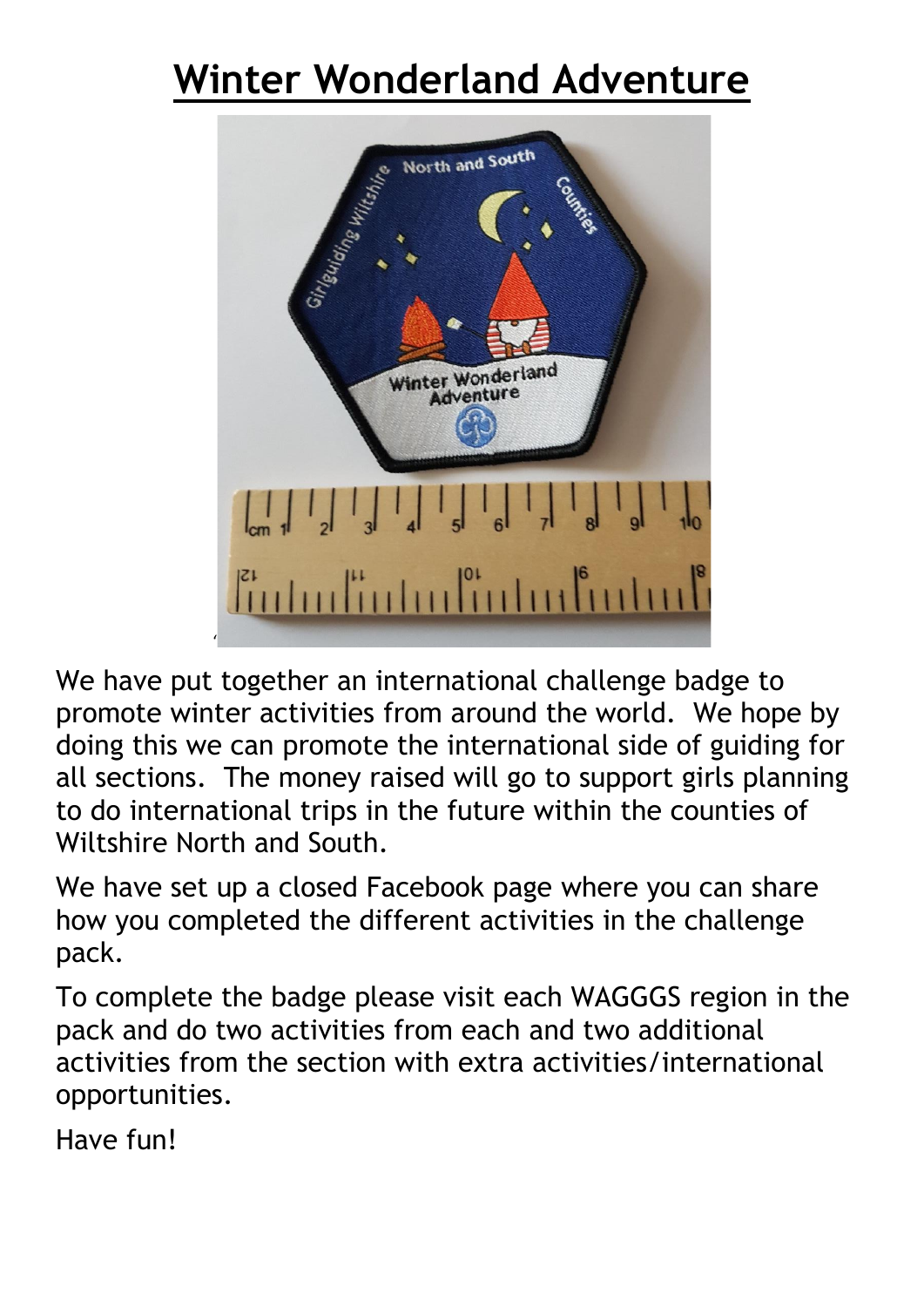## **WAGGGS Africa Region**

**Africa**



**Chin Chin** – West African fried pastry enjoyed throughout Africa – crispy, crunchy and addictive. (Serves 6)

## **What you need:**

440g Plain flour 150g sugar 0.5 tsp Salt 0.25 tsp baking powder 1 tsp grated nutmeg 1 tsp grated lime zest 4 tbsp of butter 1 large egg 183g milk Oil for frying

## **How to make:**

- Using a mixer (or by hand) mix the dry ingredients; flour, baking powder, salt, sugar, nutmeg and lime zest
- 2. Add the butter to the flour and mix well until the butter is incorporated well with the flour.
- Add milk and egg into the mixture. Keep mixing until you have formed a sticky dough ball
- Dump the dough ball onto a floured surface and knead, incorporating more flour into the dough as needed, until the dough is smooth, elastic, and even in colour and no longer sticky. Chin-chin can be cut into many shapes and sizes.
- Divide dough in half. On a floured board roll each half about 1/6 inches thick. Make shapes as desired.
- Add oil (about 3 inches deep) to a heated skillet/saucepan over medium heat and bring it to 375 degrees.
- With an adult's help, fry in hot oil until golden. Remove from oil, drain, and serve. You can store this in an airtight container for up to a month.

(Serves 6)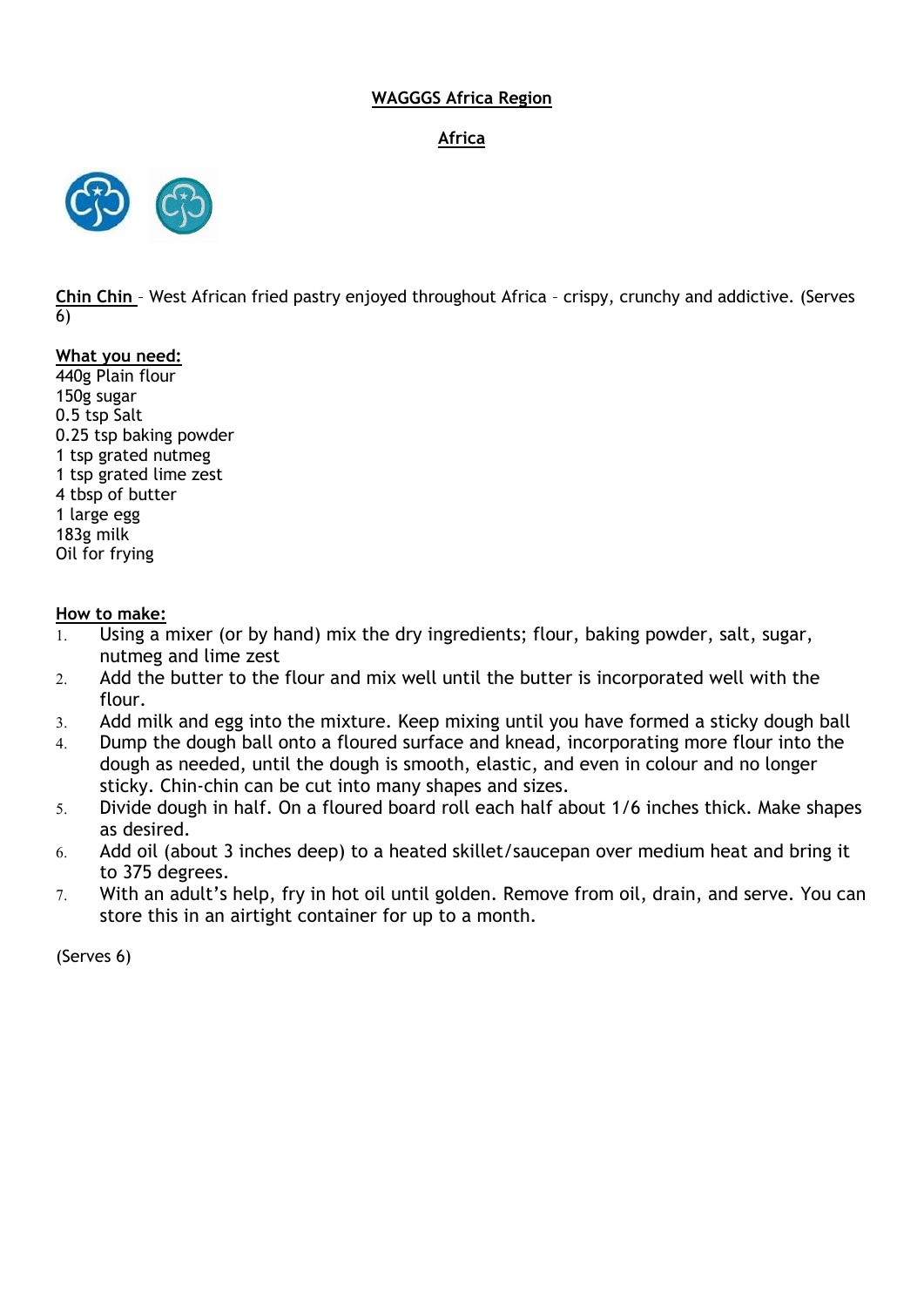# **Pakora**



**Diwali** - is an Indian festival that happens in winter, when traditionally sweets are eaten. This recipe will show you how to make Pakora

## **Ingredients**

1 green chilli, chopped

Thumb-sized piece ginger, roughly chopped

- 1 tomato, roughly chopped
- 200g gram flour
- 1 ½ tsp chilli powder
- 1 ½ tsp garam masala
- 1 ½ tsp ground coriander
- 2 medium potatoes, peeled, halved and thinly sliced, then halved into quarter moons
- $\frac{1}{2}$  aubergine, thinly sliced, then halved into quarter moons
- ½ cauliflower, cut into florets
- 1 large [onion,](https://www.bbcgoodfood.com/glossary/onion-glossary) finely sliced
- ½ lemon, juiced
- Vegetable oil, for frying
- Chutney, to serve

## **Method**

- 1. Heat oven to 120C/100C fan/ gas 1/2. Make a paste by blitzing the chilli, ginger and tomato together, then set aside.
- 2. Mix the gram flour with the spices. Add all the prepared vegetables and toss in the mix. Slowly add 150ml water until the batter coats the vegetables – they should be well coated, but not swimming in it.
- 3. Add the tomato mixture and get your hands in there, mixing well until everything is incorporated. Add a little lemon juice and seasoning.
- 4. Heat the oil to 180C. Take a handful of the mix and squeeze it into a loose little ball, to ensure the vegetables stick to each other when lowered in the oil. Use a spoon to carefully drop the ball into the oil.
- 5. Fry for about 4 mins until golden and crispy, then taste to test for seasoning and consistency. You may also need to add a little water or gram to the mixture at this point if your tester ball didn't hold together. Repeat, frying the remaining mixture in batches.
- 6. Drain on kitchen paper and keep warm in the oven as you go. Serve immediately with chutney.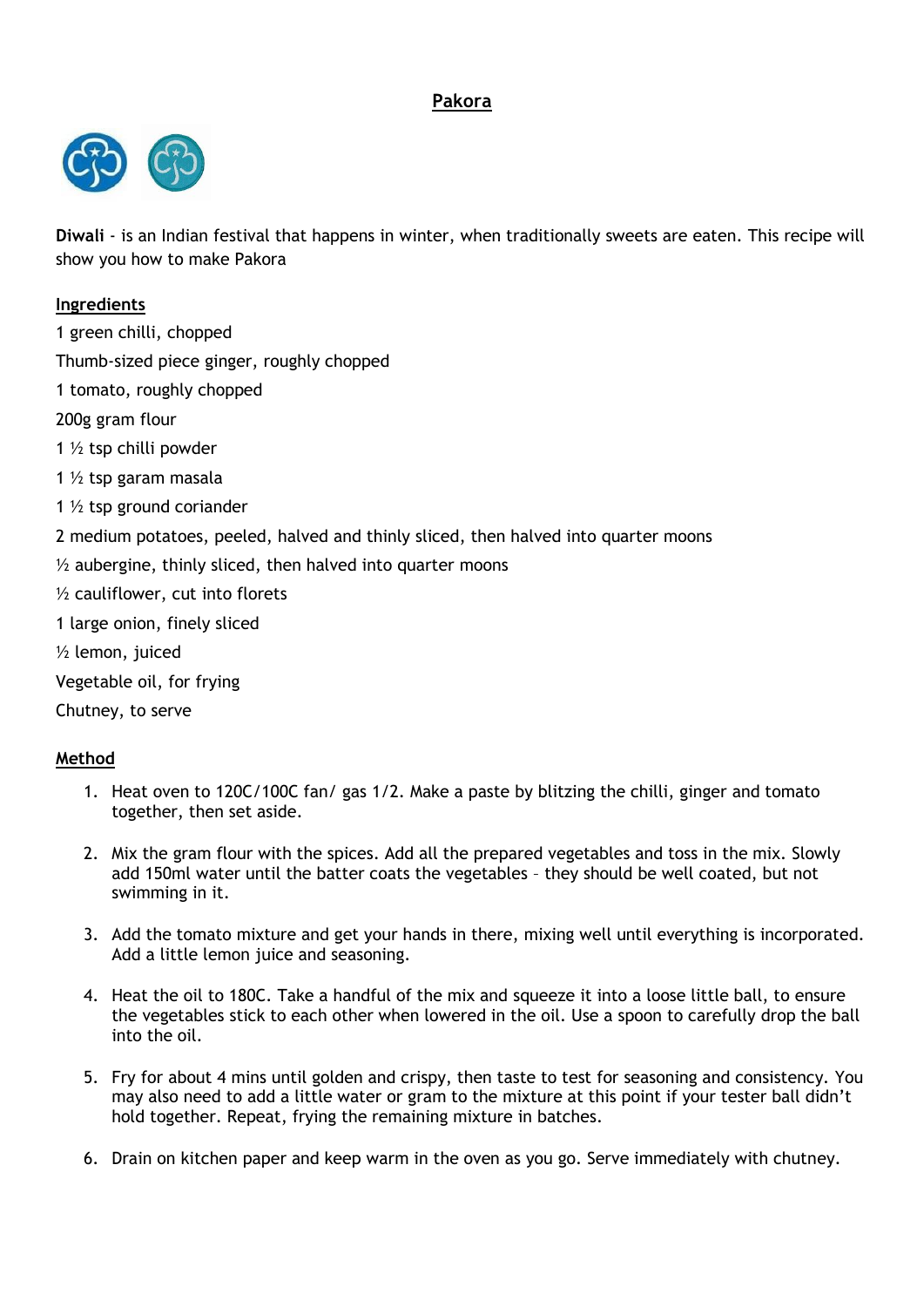

**Kwanzaa** is an African American festival and is celebrated from 26 December to 1 January. Kwanzaa means 'First Fruits' To celebrate this festival, people decorate their homes with fruit and vegetables, dress up in special clothes and light candles which are called Kinara.

- Make an air drying clay pinch pot
- Mould marzipan into fruit shapes. (Check for any food allergies)
- Make fruit kebabs, select different fruits to put on a kebab stick and then coat with honey.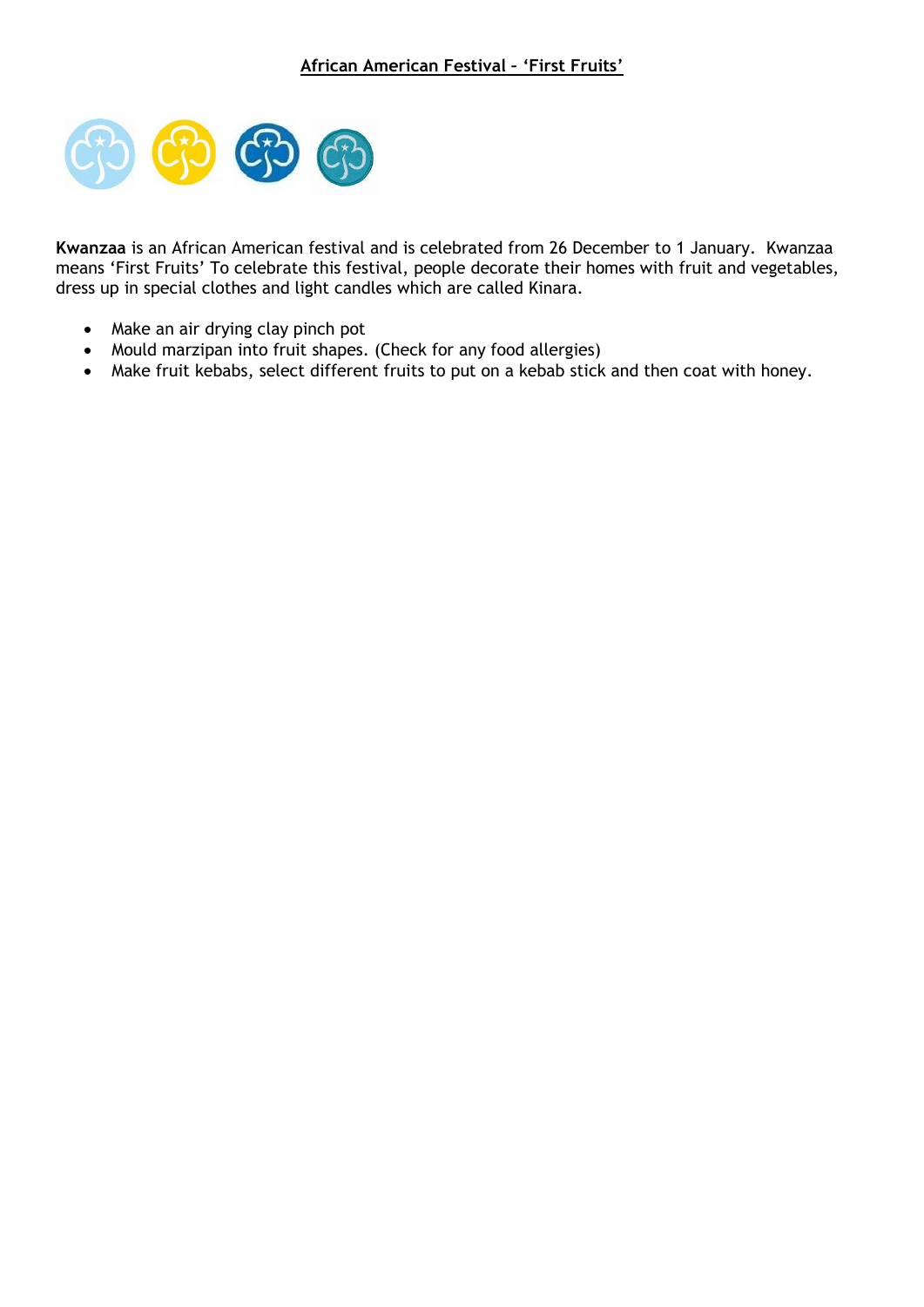## **WAGGGS Arab Region**

## **World Centres**



## **Wordsearch**

| w | E | S | T | E | R | N | н | E | М | I | S | P | H | E | R | E |
|---|---|---|---|---|---|---|---|---|---|---|---|---|---|---|---|---|
| L | F | А | А | R | А | R | А | B | C | c | R | А | А | I | А | P |
| Ν | G | Ν | F | F | Ν | U | А | O | F | o | S | x | S | w | G | o |
| T | O | G | R | U | G | R | E | U | R | R | w | L | т | C | А | R |
| E | o | А | L | N | E | P | c | R | А | F | т | O | А | А | М | U |
| R | R | M | с | B | R | 0 | R | Ċ | М | R | S | D | P | M | E | E |
| w | S | O | А | А | S | R | А | н | D | ı | А | G | А | P | S | K |
| o | U | R | c | А | в | А | Ν | А | E | E | G | E | c | ı | P | U |
| N | А | м | ı | O | U | R | Т | L | S | Ν | O | w | т | Ν | o | S |
| D | с | B | R | O | W | Ν | г | E | S | D | L | E | F | G | L | А |
| E | W | R | P | Т | н | G | F | т | o | S | R | Q | т | c | Υ | F |
| R | А | г | Ν | B | o | w | S | o | w | κ | O | O | C | E | T | ı |
| L | G | А | D | v | E | Ν | т | U | R | E | C | Z | т | U | R | R |
| А | G | B | R | o | w | o | R | L | D | c | E | Ν | т | R | E | L |
| Ν | S | E | D | т | U | G | S | E | I | T | ı | v | п | T | c | А |
| D | L | L | E | W | o | P | Ν | E | D | А | B | н | в | S | А | R |

**Activities** Adventure Africa Arab **Asia Pacific Baden Powell Brownies** Camping Cook

Craft Europe Friends Fun Games Guides **Kusafiri** Our Cabana **Our Chalet** 

Pax Lodge Rainbows Rangers Sangam Waggs Western hemisphere Winter wonderland **World Centre**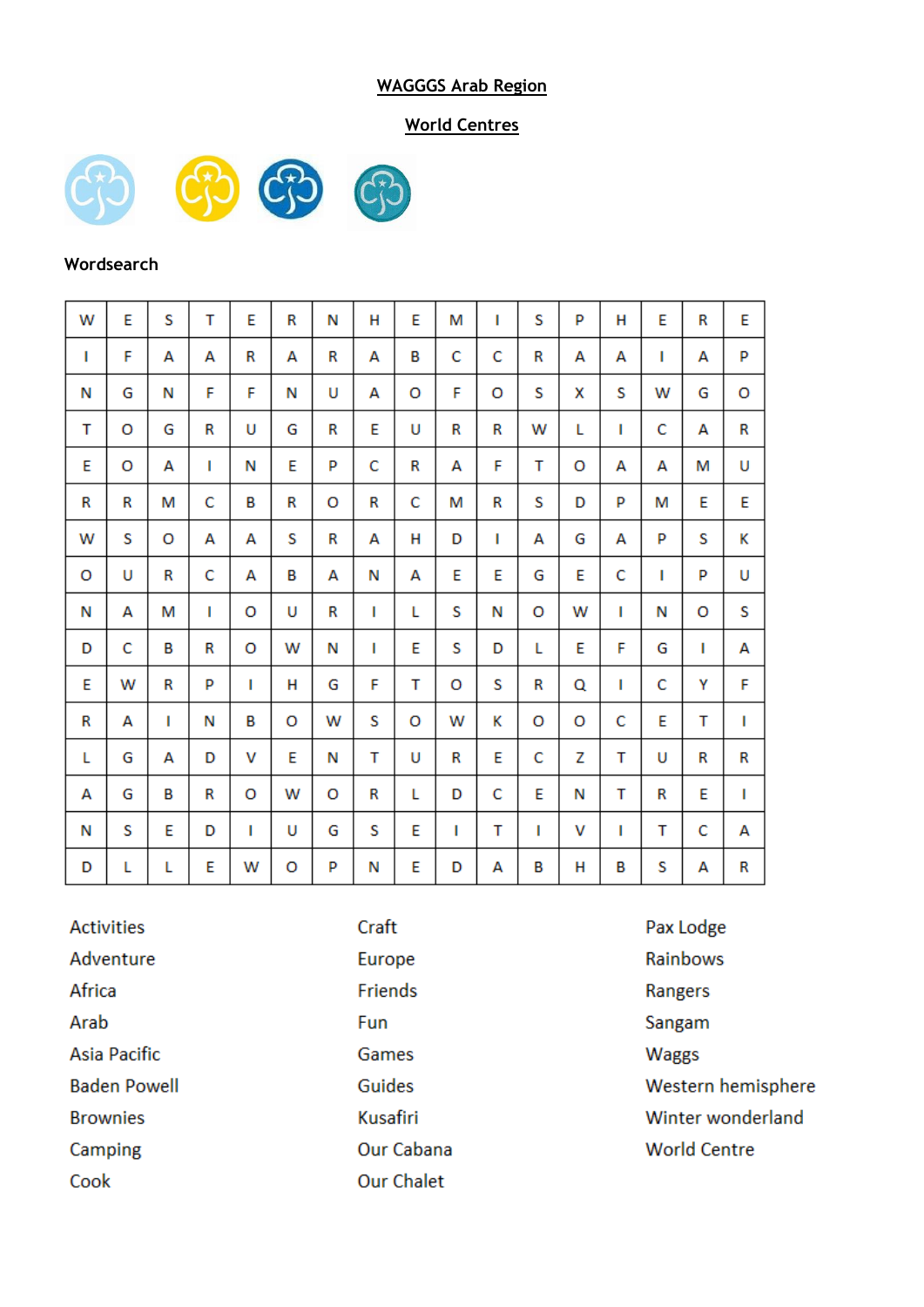

# **Corners**

Play Arabic 'corners', by giving each corner of the room a common phrase:

"marhaba" (hello)

"shukraan" (thank you)

"raja" (please)

"wadaeaan" (goodbye).

Top Tip: Use Google Translate to listen to the correct pronunciation of each word if you're unsure.



## **Turtle Drive**

There are turtle nesting sites in Eastern Oman, home to lots of endangered species of turtle.

- 6 Body
- 3 Back legs (x2)
- 5 Head
- 2 Tail
- 4 Front legs (x2)
- 1 Eyes (x2)



#### **Statues**

Play group statues Oman style. Everyone moves around the room and the leader blows a whistle and shouts (for example) "In groups of three, make a camel". Each time you blow the whistle choose a number of groups and then something to make a statue of.

Ideas: camel, palm tree, turtle, whale, boat, sand cat etc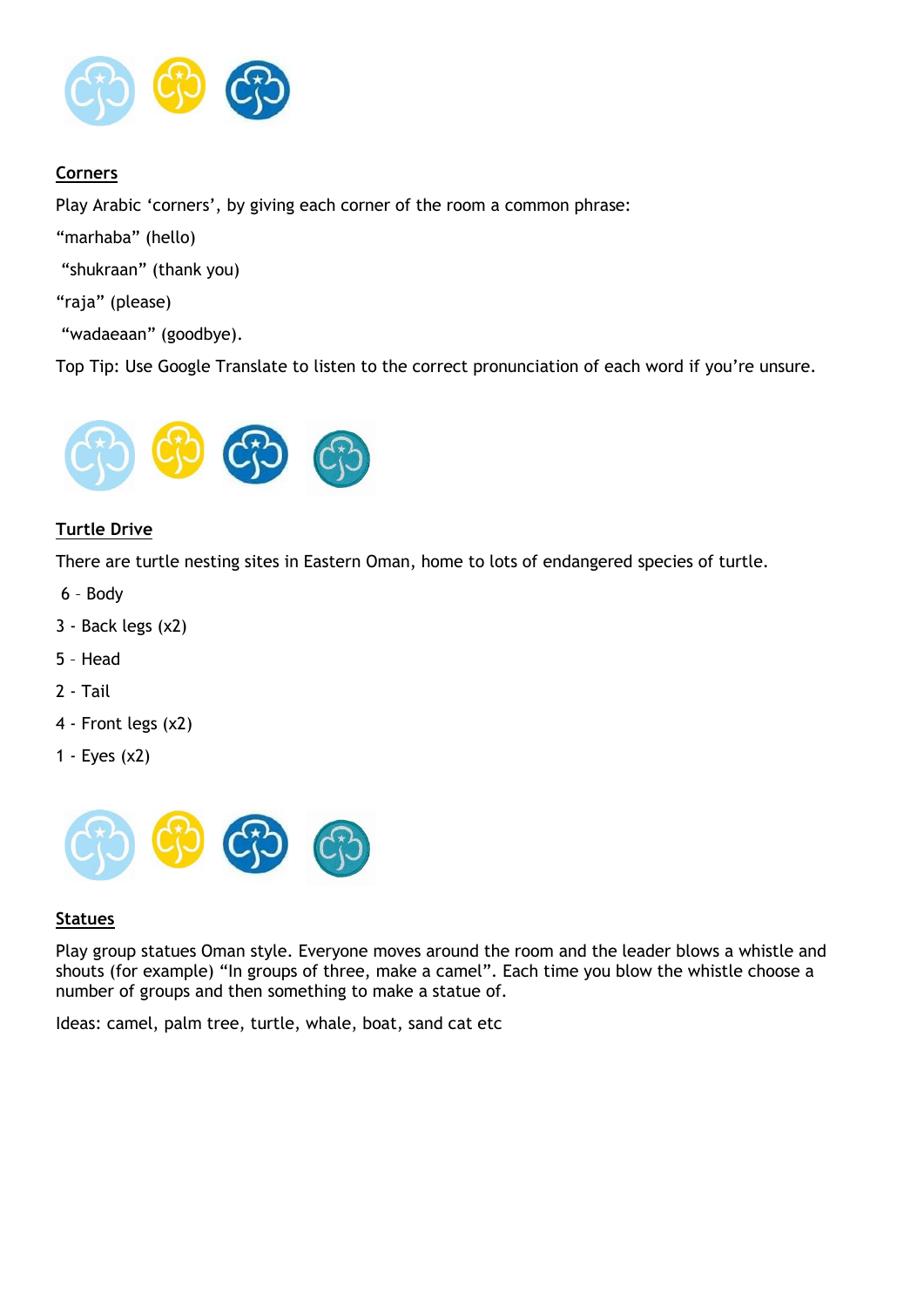## **WAGGGS Asia Pacific Region**

## **New Zealand**



## **Lolly Cake**

## **What you need:**

120g butter, melted

 $\frac{1}{2}$  cup sweetened condensed milk (160g)

1 packet malt biscuits, crushed (250g)

1 packet Mini marshmallows (150g) chopped

½ cup coconut

## **How to make:**

- 1. Melt the butter and condensed milk together in a large microwave-safe bowl.
- 2. Add crushed biscuits to the butter and condensed milk mixture.
- 3. Add the chopped Marshmallows and mix it all together.
- 4. Once it is all combined push the mixture into a lined tray and then sprinkle the coconut over the top.
- 5. Set in the fridge for at least an hour then slice into bite-sized pieces and keep in an airtight container.



## **Japan**

## **Sapporo Snow Festival – Sapporo**

In Japan they celebrate a snow festival called 'Sapporo'. People have fun sculpting snow during a sevenday long festival. They have competitions on who can create the best snow sculptures. During the festival, they have food stalls, mazes, and giant ice slides to celebrate the winter season.

- Set a theme e.g., Winter, Christmas… have your own sculpture competition using 'Kids' stuff crazy foam soap' (purchase from Boots or Amazon)
- Guide or Ranger activity using a bar of soap, carve a sculpture using a cutlery knife. You could set a winter theme
- Have an ice-cube building competition build a tower or a maze. Each girl has the same number of ice-cubes and you could also challenge them with a time limit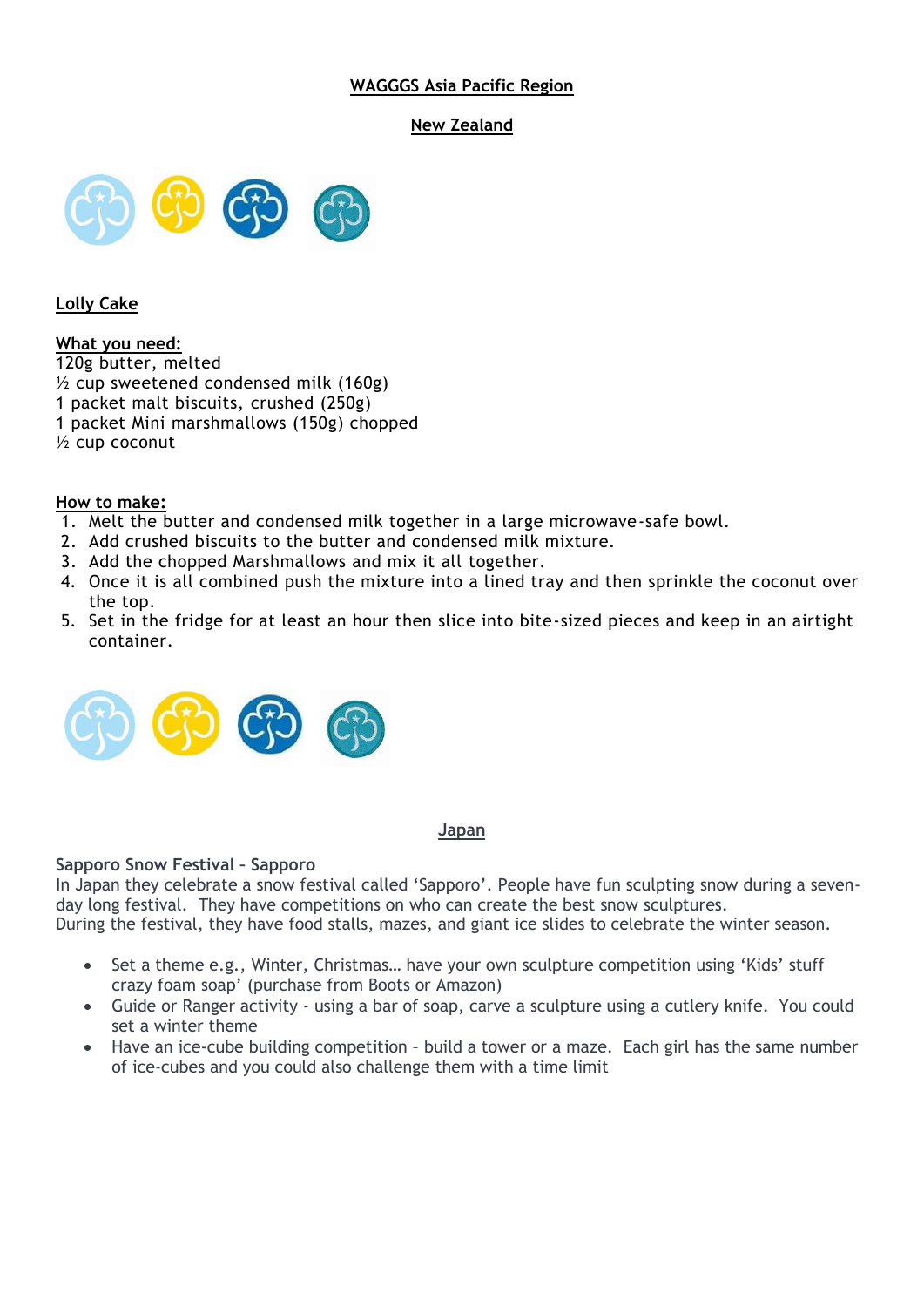# **Fiji Quiz**



**Fiji Day -** celebrates Fiji gaining its independence from Britain.

Write the answers on cards and place them around the room. Get the girls to match the questions to the answers.

Answers are in Bold

1.How many years was Fiji under colonial rule? **96**

2.Why was Fiji avoided in Victorian times? **It was said to be an island of cannibals**.

3.What is the capital of Fiji? **The Caqalai**

4.What dance is performed on this day? **The Fijian Meke**

5.How many islands and islets is Fiji made up of? **333 islands and over 500 islets**

6.What is Lovo? **Food is wrapped in palm fronds and banana leaves and boiled in an earthen pit lined with extremely hot stones.**

7.What year did Fiji become a British Colony? **1874**

8.What superstition is to do with Coconuts? **That they have eyes and if one falls on you, you can expect bad luck for the next few days.**

9.What is their national colour? **Blue**

10.What is the hello in Fiji? **Bula**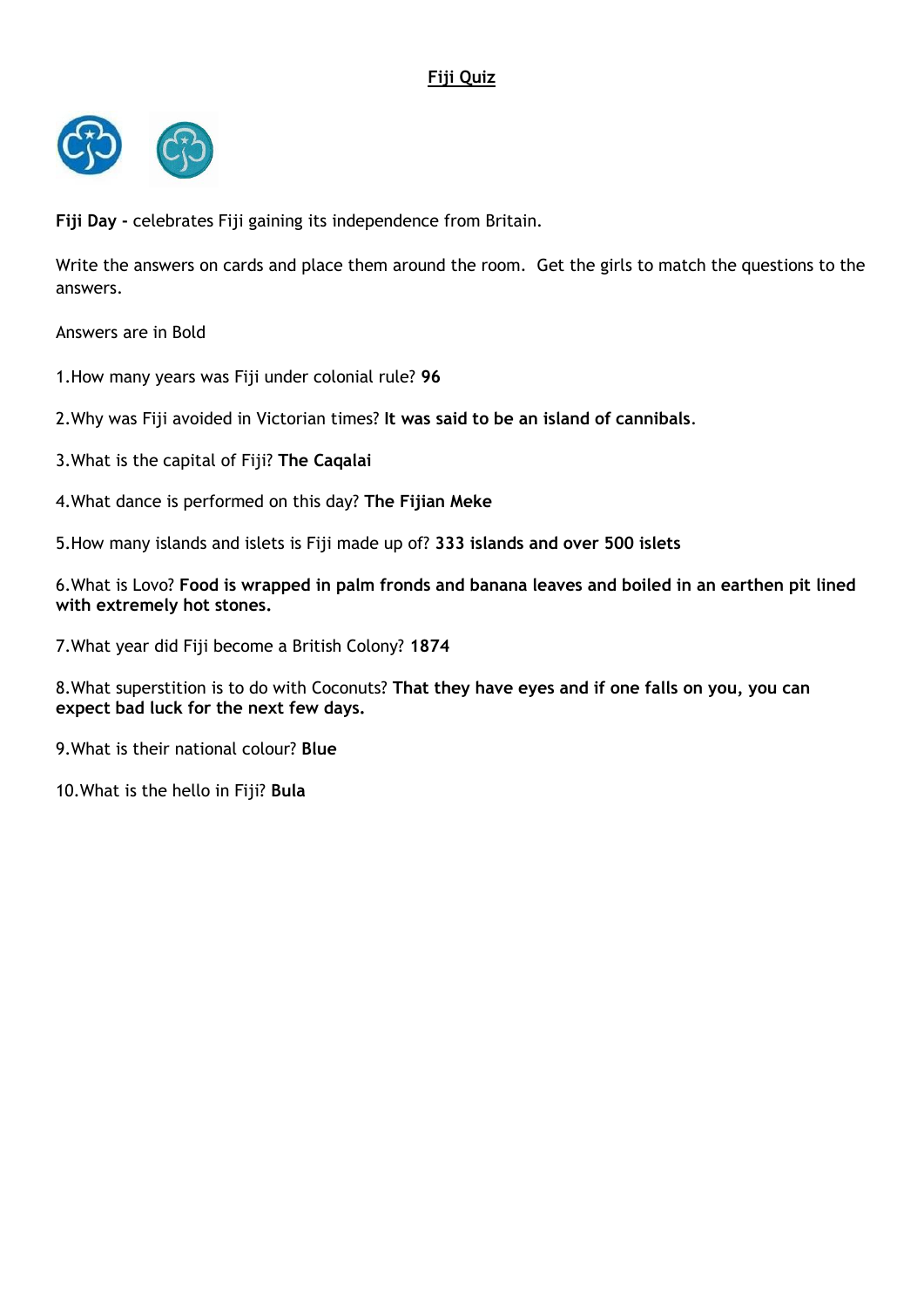## **China**



## **Dragon Bookmark**

You will need:

Craft foam

Wiggle eye

Ribbon

Fabric glue

Decorative bits and pieces (sequins etc)

**Instructions:**

Cut a length of ribbon slightly longer than the height of your book.

Decorate your ribbon if you want to - we glued on some sequin cord and thin contrasting ribbon.

Cut a triangle of craft foam for the tail and a head from craft foam and glue them to either end of the ribbon.

Stick on the wiggle eye.

Decorate the dragon anyway you like.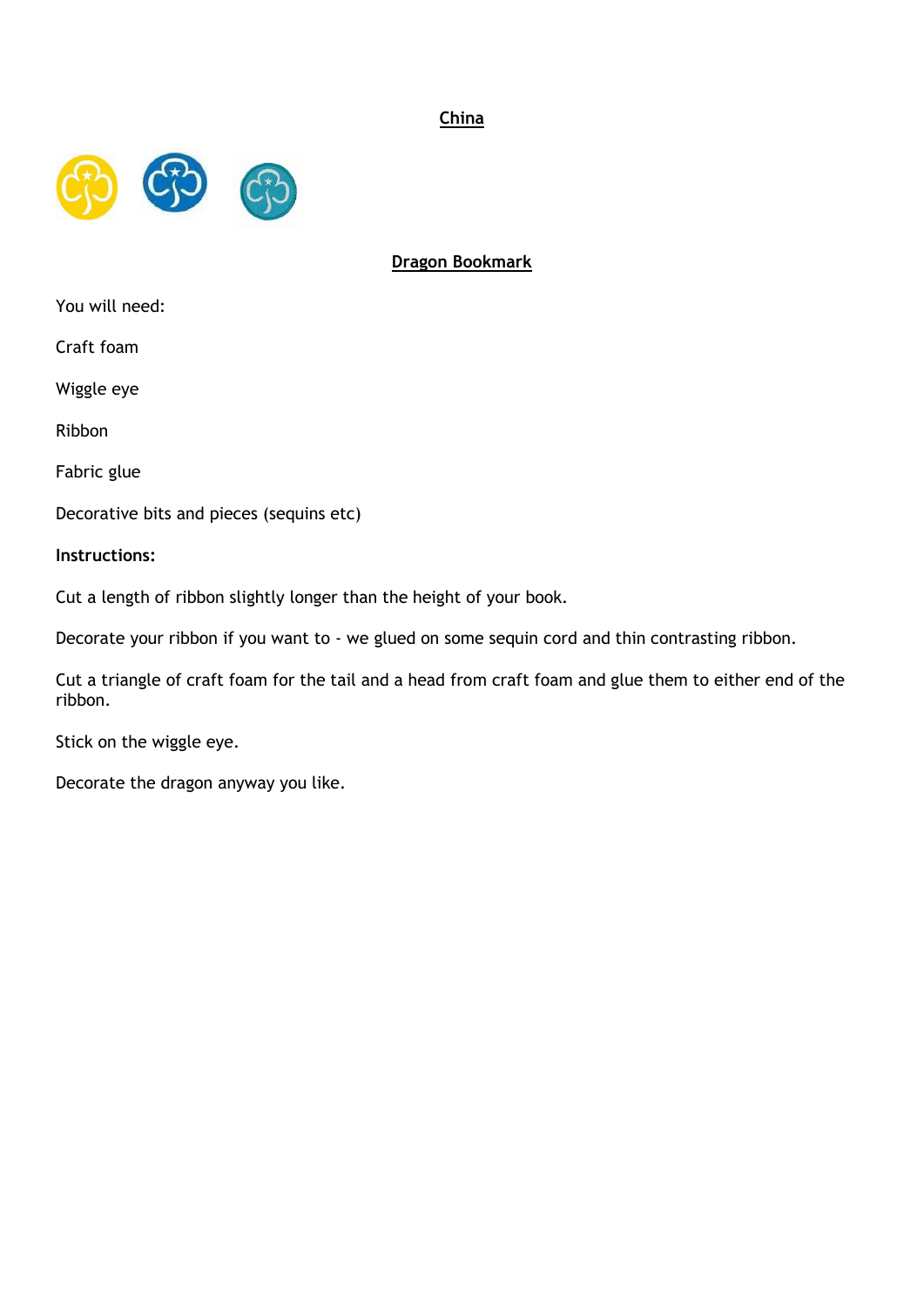

## **Kabaddi** is a game from Nepal.

Kabaddi can be played anywhere outdoors: in your yard, in a field, on the playground. All you need are 2 teams of people (preferably each with at least 3 players), and rope or chalk dividing the playing field into 2 separate territories. The teams line up about 20 feet back from the centre line, on their corresponding sides. Teams take turns between offence and defence.

A player from one team stands near the centre line. To begin the game, this player runs into the opposing territory and tries to tag one of his opponents. While doing this, the player must keep yelling *"kabaddi-kabaddi-kabaddi-kabaddi-kabaddi-kabaddi"* the entire time she is on the opponent's territory, without taking a breath, until she makes it back to her side. Everyone she touches is out.

The opponents can try to capture that player and prevent her from getting back to her side. If she does not make it back to her original side before she runs out of breath (i.e. if she stops saying *kabaddikabaddi-kabaddi*) then she will be out.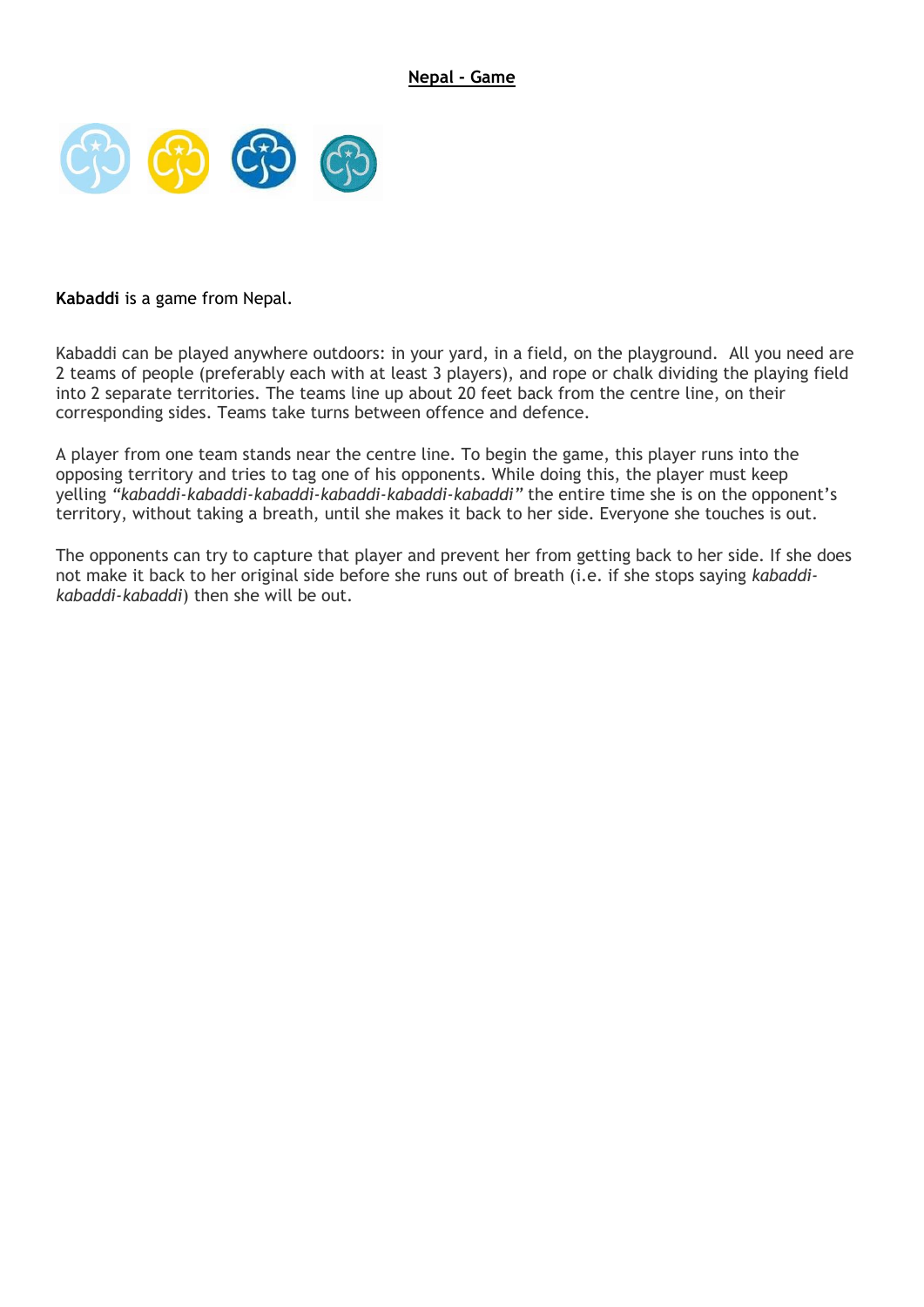## **WAGGGS Europe Region**

## **Germany**



## **Make a German Christmas House**

## **You need:**

- *1. Nice cookies (3 per house)*
- *2. A box of Icing sugar*
- *3. Lemon or lime juice*
- *4. Gummy bears 2 per house*
- *5. M&M, sprinkles, chocolate chips or anything else you can think of to decorate the Nice (Hexen) House*

## **How to make it**

- 1. Mix the icing sugar & lemon/ lime juice in a bowl, so you get a thick sugar paste.
- 2. Fill the icing sugar paste in a Ziploc bag and cut a small hole in one of the corners (very small tip).
- 3. Take the Nice biscuits and break them apart on the line.
- 4. Take the Ziploc bag with the sugar mix and the graham crackers and "glue" two sides on one bottom like a triangle. The icing sugar paste is your glue.
- 5. Add your gummy bears (Hansel & Gretel), glue them down with the icing sugar paste.
- 6. Decorate your house with more sugar paste to make it look like snow frosting, add M&Ms or any other kind of decorations (gluing it all down with the sugar paste) …
- 7. Well done you have finished your German house.



## **String Christmas Tree**

## **You need:**

- 1. *Triangle of cardboard*
- 2. *Green string or wool*
- 3. *Anything to decorate it*

## **How to make it**

- 1. Cut a piece of cardboard into a triangle shape (about 4 cm wide and 8 cm tall or whatever size you want)
- 2. Secure the string at the back with tape.
- 3. Wind the coloured string/wool around the card and secure the end.
- 4. If you have another colour of wool, wind it round to make the tinsel.
- 5. Decorate with sequins or pom poms.
- 6. Fasten a loop of string at the top so it can hang on your tree.

## **Europe**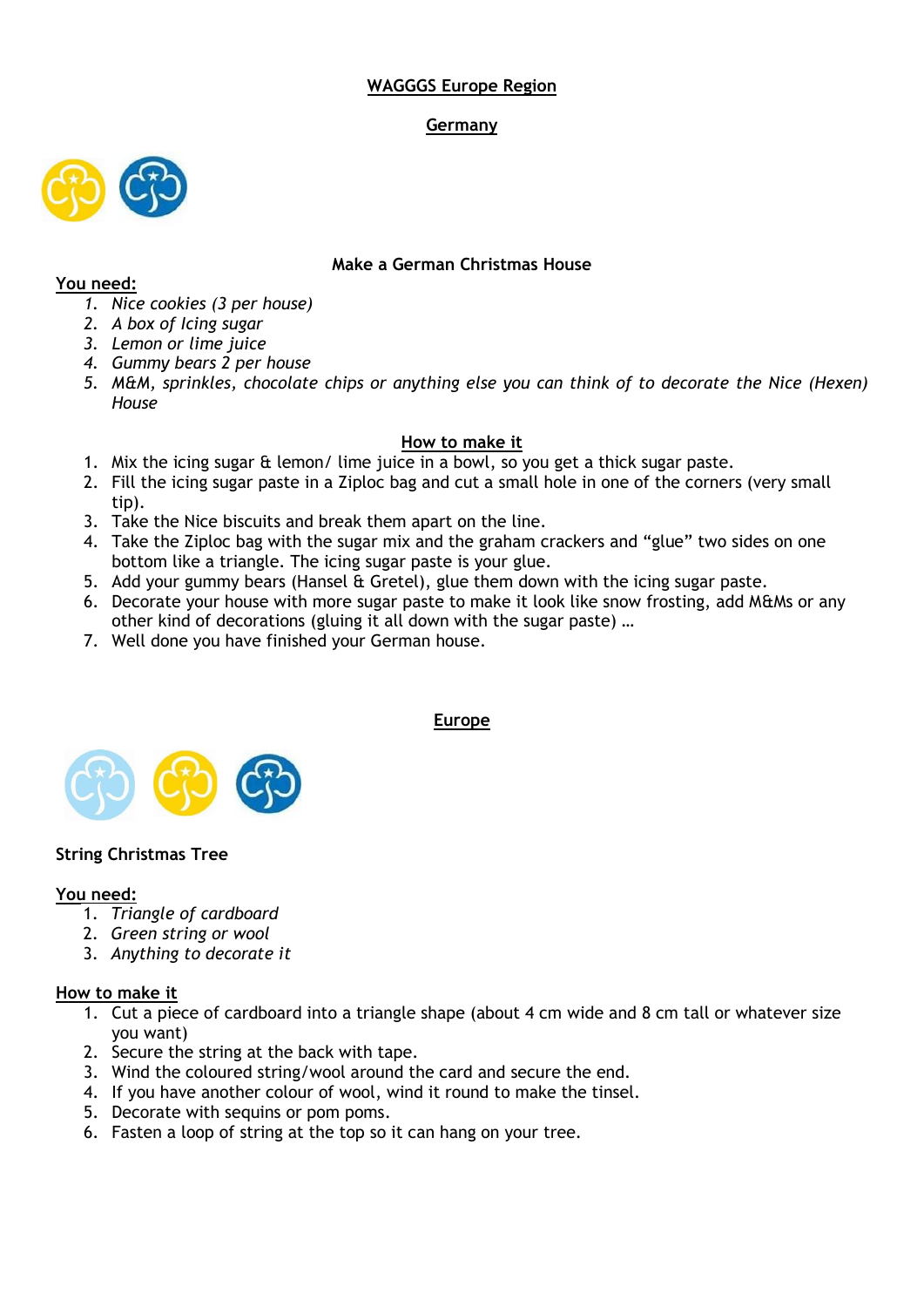

## **No Sew Sock Gonk**

## **You need:**

- 1. Sock for body
- 2. Faux fur for beards
- 3. Felt for hats
- 4. Wooden ball / coloured pom pom/ modelling clay for nose
- 5. Rice to fill body: 1-3 cups per gnome
- 6. Hot glue gun & a rubber band
- 7. Ideally a craft knife for cutting fur but being careful with scissors is an option!

## **Make the body**

- 1. Cut the sock across at the heel and use the toe end section to make your gonk.
- 2. The easiest way to fill the sock bodies is to add 2 cups of rice to the glass, stretch the sock over the top of your glass, then turn it upside down. No spills!
- 3. Secure the top of the sock with a rubber band at the desired height.

## **Make the beard**

- 4. Measure your desired size. You can choose to create a template from paper or not.
- 5. Flip the faux fur onto the back (fur side down and make sure it brushes in the direction you want). Draw the desired shape in pencil on the back of the fur. If you like the beard to cover the full body, measure the width of your gnome body made in step one and cut the widest part of an upside-down triangle to that size.
- 6. Carefully cut only the backing with scissors or a craft knife to ensure the fur fibres remain intact on the front.
- 7. Glue the gnome beard onto the sock body about an inch under the rubber band (get an adult to help with the glue gun).
- 8. Glue the nose a little bit down from the top in the beard (moving the fur out the way first to hide it a bit.

## **Make the hat**

9. To make the template for the hat, measure in 17cm in either direction from the corner of a sheet of A4 paper and use a dinner plate to join the dots in a curve. Cut the shape out as your template. Depending on the size of your sock / gonk it may need adjusting so try in paper firSt Once happy, cut the hat template from felt. Roll the hat and pin it in place while you apply hot glue along the seam. Get a parent to help and be careful! Apply a dot of glue onto your gonk at the back to secure the hat.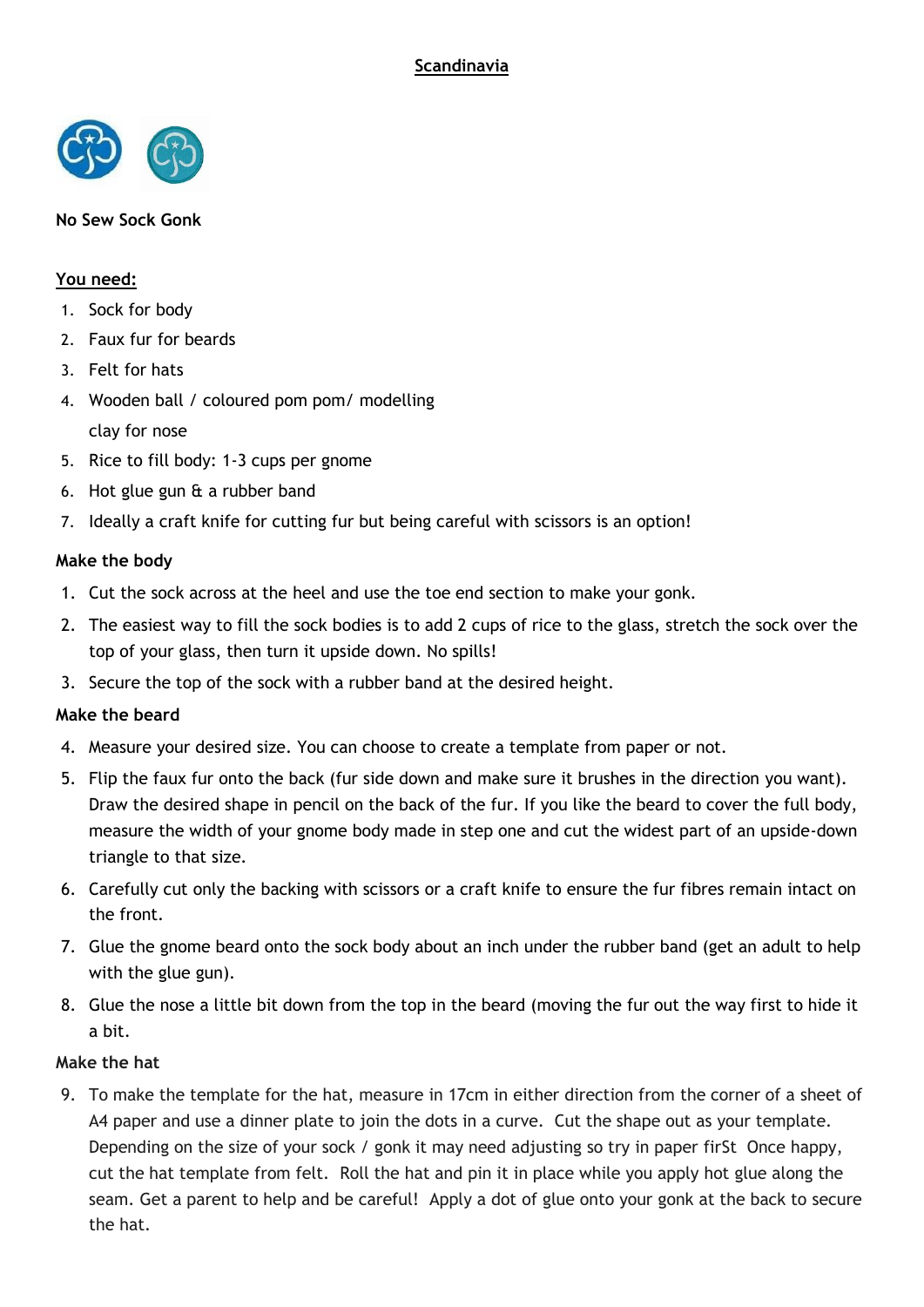

# **The Carnival of Venice, Italy**

The winter celebration in Venice is a carnival where they fill the streets with people dressed in bright colours and decorative masks.

• Design and make your own masks and then parade them.



## **Dragon Carnival- Ljubljana, Slovenia**

The winter celebration in Slovenia is a colourful festival with lots of fun with a mixture of Pagan and Christian traditions.

People celebrate by dressing up as bears, dragons, witches, and devils to frighten winter way and welcome spring back.

• Have your own parade and dress up as bears, dragons, witches, or devils.



## **Three Kings Day**

The Three Kings Day comes at the end of the twelve days of Christmas which is also called Epiphany. It is celebrated as it was the day the wise men saw baby Jesus and brought him gifts.

Children in Spain are given Christmas presents on this day and in Puerto Rico, children put a box of hay under their bed on the night of 5 January for the kings to leave them a present.

A delicious King cake is baked in France to celebrate the Three Kings Day. Bakers will hide a coin, jewel, or little toy inside the cakes.

- Have a present wrapping competition
- Cook your own cakes and decorate them.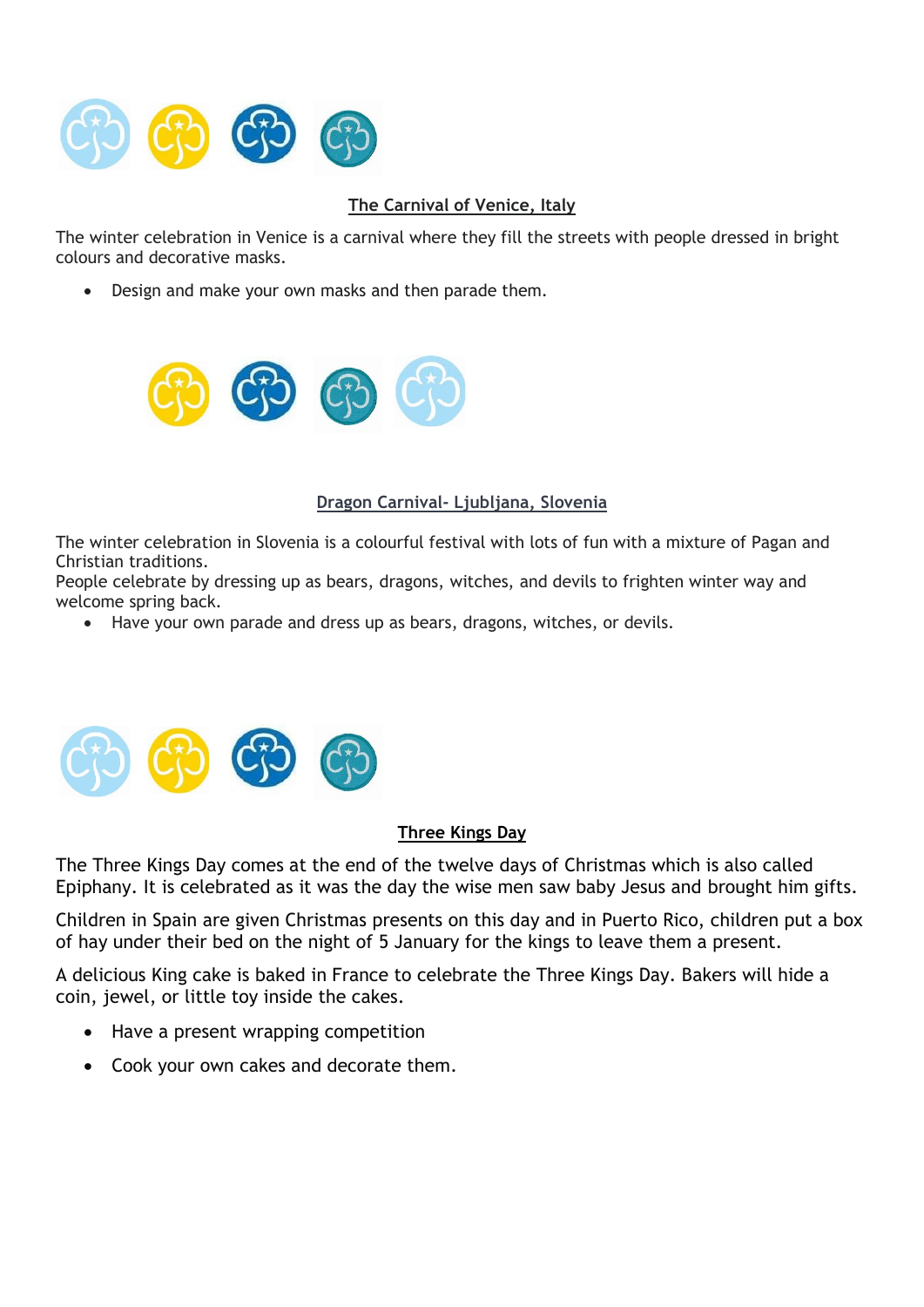

# **St Lucia Day**

In Sweden they celebrate the winter festival called St Lucia Day by dressing up as "Lucia brides", they dress in long white gowns with red sashes, and a wreath of burning candles on their heads. Children on December 13<sup>th</sup> wake their families by singing songs and bring their parents coffee and twisted saffron buns called "Lucia cats."

In Ukraine they celebrate a winter festival on Christmas Eve known as Sviata Vechera, which means "Holy Supper." On the first evening people go outside to watch for the first star of the night.

- Make your own wreath and make paper candles around them
- Sing Christmas carols with a candle ceremony
- Have a coffee tasting session which brand is the best?
- Learn about stars and have an evening outside looking at the different constellations



## **Greece**

**Koulourakia (Greek butter biscuits) makes 12**

## **Ingredients:**

225g softened butter 150g caster sugar 1 egg ½ tsp vanilla extract ½ tsp almond essence 275g plain flour 1 beaten egg for egg wash

## Instructions:

- 1. Pre-heat oven to 200°c
- 2. Cream together butter sugar and egg until smooth. Add vanilla and almond extract.
- 3. Add flour and combine until smooth dough.
- 4. Divide equally into 2 then put one piece to the side. Take one piece and split it into 6 pieces roll each into a sausage then shape like an S shape.
- 5. Put on a baking tray and egg wash. Bake for 10 minutes till lightly browned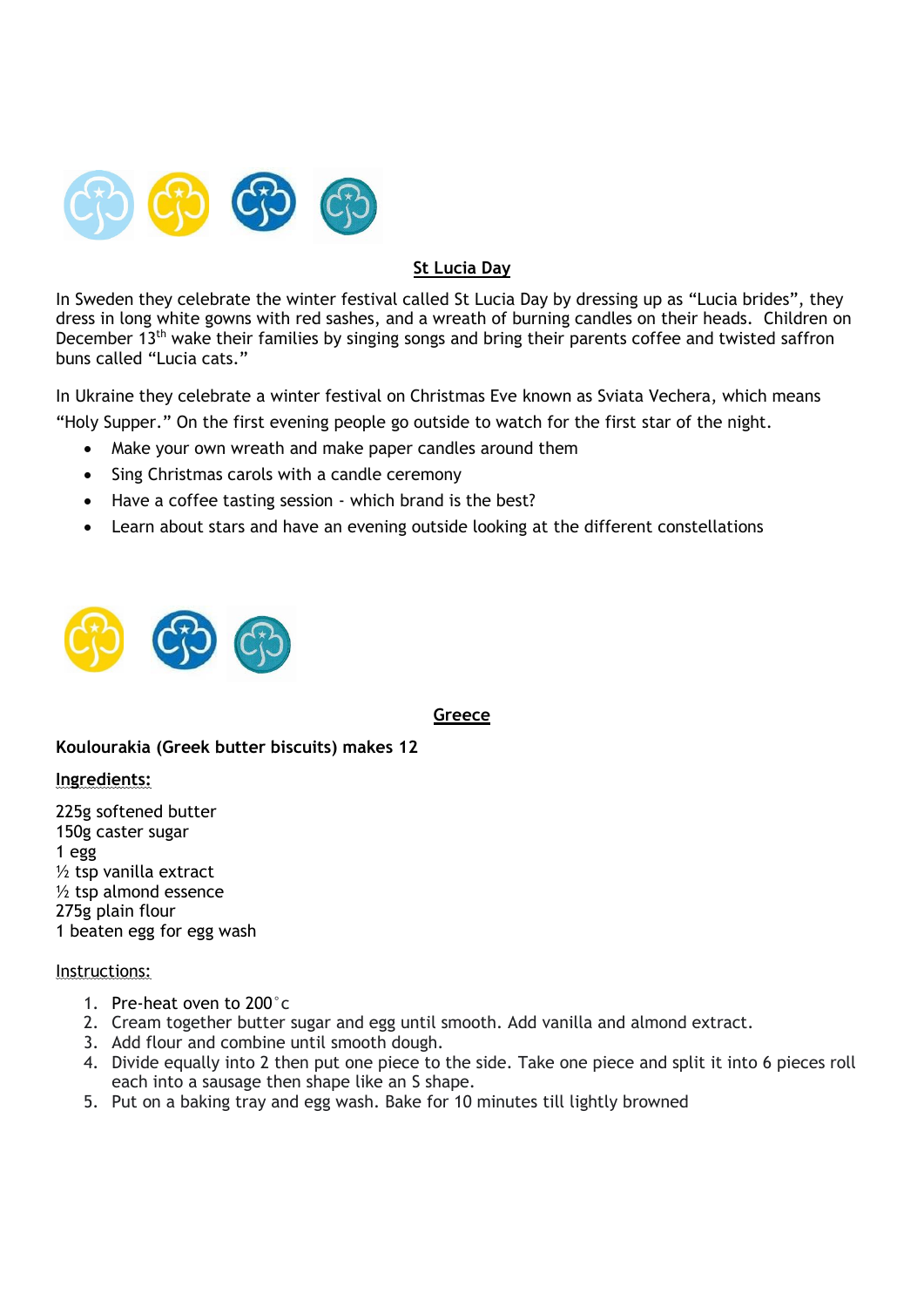

|   |   |   |   |   |   |   |   |   |   | Wordsearch |   |   |   |   |   |   |   |    |   |
|---|---|---|---|---|---|---|---|---|---|------------|---|---|---|---|---|---|---|----|---|
| E | D | П | z |   | z | C | R | J | C | C          | в | c | Ε | Υ | s | R | н | Ν  | s |
| D | c | F | F | J | Η | o | D | v | ν | Υ          | А | s | Υ | G | L | G | I | к  | s |
| Ρ | s | в | Ν |   | Ρ |   | Ν | в | R | O          | Ρ | Ν | ν | s | I | I | I | Ι  | в |
| Н | w | к | F | Q | о | D | E | Q | Ρ | J          | Η | Ρ | D | E | о | I | м | R  | к |
| J | R | I | I | C | s | А | R | U | z | F          | К | s |   | Υ | Ν | Q | × | А  | G |
| Υ | R | А | R | F | U | U | s | × | Ρ | ν          | к | s | Υ | G | C | н | R | F  | F |
| Е | ν | D | R | Т | v | s | W | o | L | L          | А | М | Η | s | R | А | М | G  | Е |
| × | J | O | Ι | s | Ν | o | W | в | O | А          | R | D | I | Ν | G | F | Ν | Т  | I |
| Ι | J | F | s | Ν | O | w | М | А | Ν | R          | D | ν | C | W | R | Ν |   | Е  | Ι |
| Q | U | E | К | А | L | F | W | O | Ν | s          | J | U | O | O | I | А |   | W  | ν |
| L | F | Υ | P | D | × | υ | P | Υ | W | Н          | O | z | А | Ν | s | Ν | U | С  | F |
| R | E | т | А |   | O | C | O | Η | c | т          | O | н | L | × | I | W | т | F  | G |
| s | E | D | I | Υ | Q | в | ν |   | т | D          | F | м | Р | м | в | Н | C | Е  | ν |
| Т | н | в | J | D | Ν | I | Υ | z | z | ×          | × | в | в | W | U | Q | Q | I  | R |
| × | R | U | P | z | D | s | в | Z | U |            | Ε | С | s | ν | s | W | Н | LI | G |

# Words:

| <b>Beautiful</b> | Hot chocolate       |
|------------------|---------------------|
| Family           | Joy                 |
| Sleigh           | Snowman             |
| Candy cane       | Coal                |
| Fire             | <b>Marshmallows</b> |
| Snowboarding     | Winter              |
| Cold             | <b>Skiing</b>       |
| Snowflake        |                     |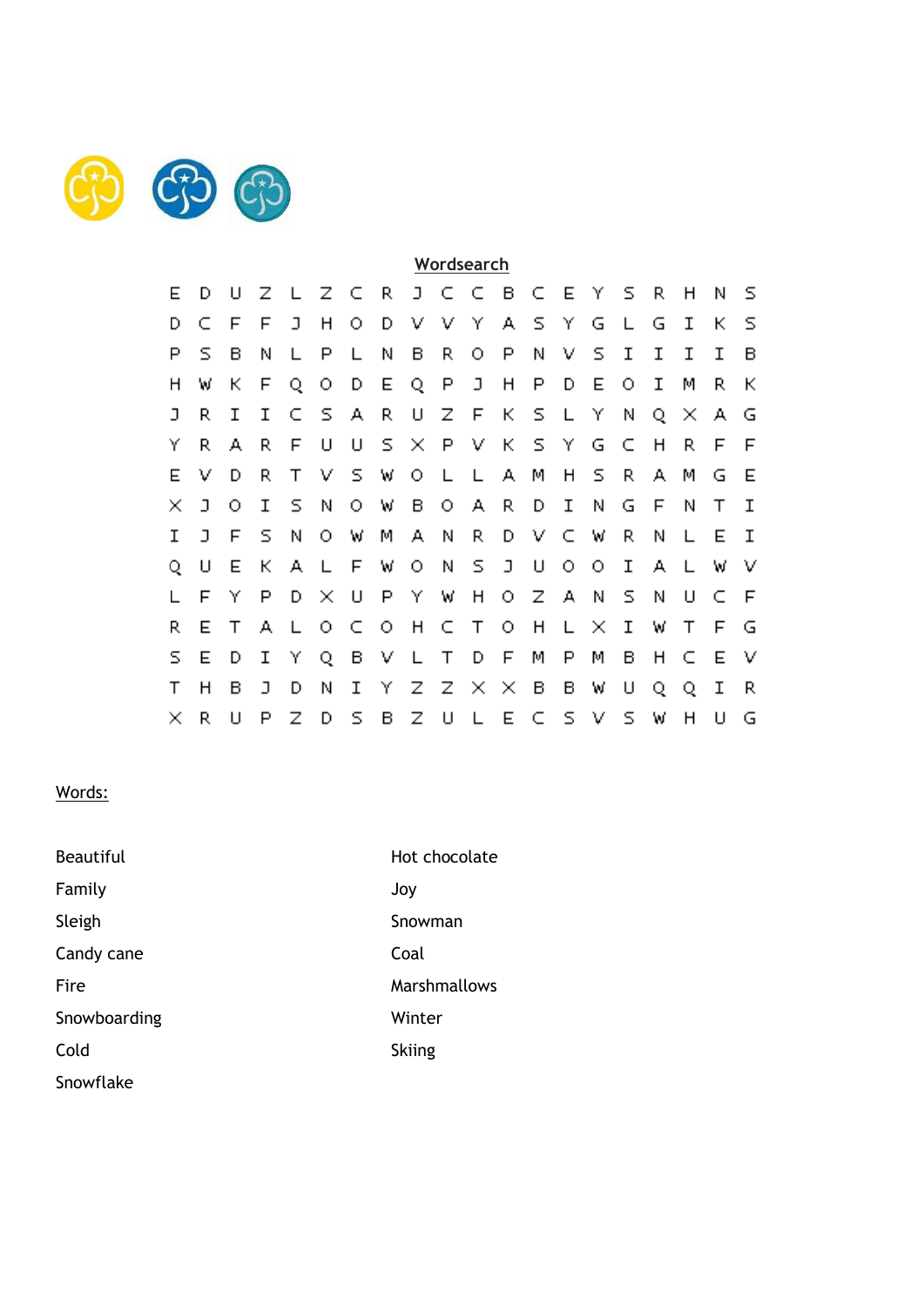## **WAGGGS – WESTERN HEMISPHERE**

#### **Mexico**



#### **Mini God's Eye woven decorations**

#### **What you need:**

- 1. Different colours of wool or string
- 2. 2 toothpicks, ideally glued together in a cross shape or tied in the centre.

#### **Instructions:**

- 1. Secure the first piece of string near the centre.
- 2. Wrap it round the first stick, then move clockwise and wrap it around the second stick.
- 3. Continue around all four and keep going.
- 4. When you have finished with one colour, cut it and tie it to the next colour and continue until it is full.
- 5. Tie a piece of string to the top to make a hanging decoration.



## **Hat Tree Decoration**

## **What you need:**

- 1. Coloured felt
- 2. Embroidery thread
- 3. Cotton / needle /

## **Instructions:**

Cut out 2 of the hat templates.

Cut some coloured strips of felt the width of your hat, sew stitches across them in a decorative style.

Sew along the edge of the two hats and incorporate the coloured felt strips as you go.

Using a fork, wrap some embroidery thread around the prongs about 6 times. Tie a knot with a piece of cotton just under one of the outer prongs, snip in the bottom to make a tassel. Repeat 2 more times. Secure tassels to each side end with a stitch.

Make another tassel and tuck in the top, along with a loop of embroidery thread as you sew it shut.



**Peru**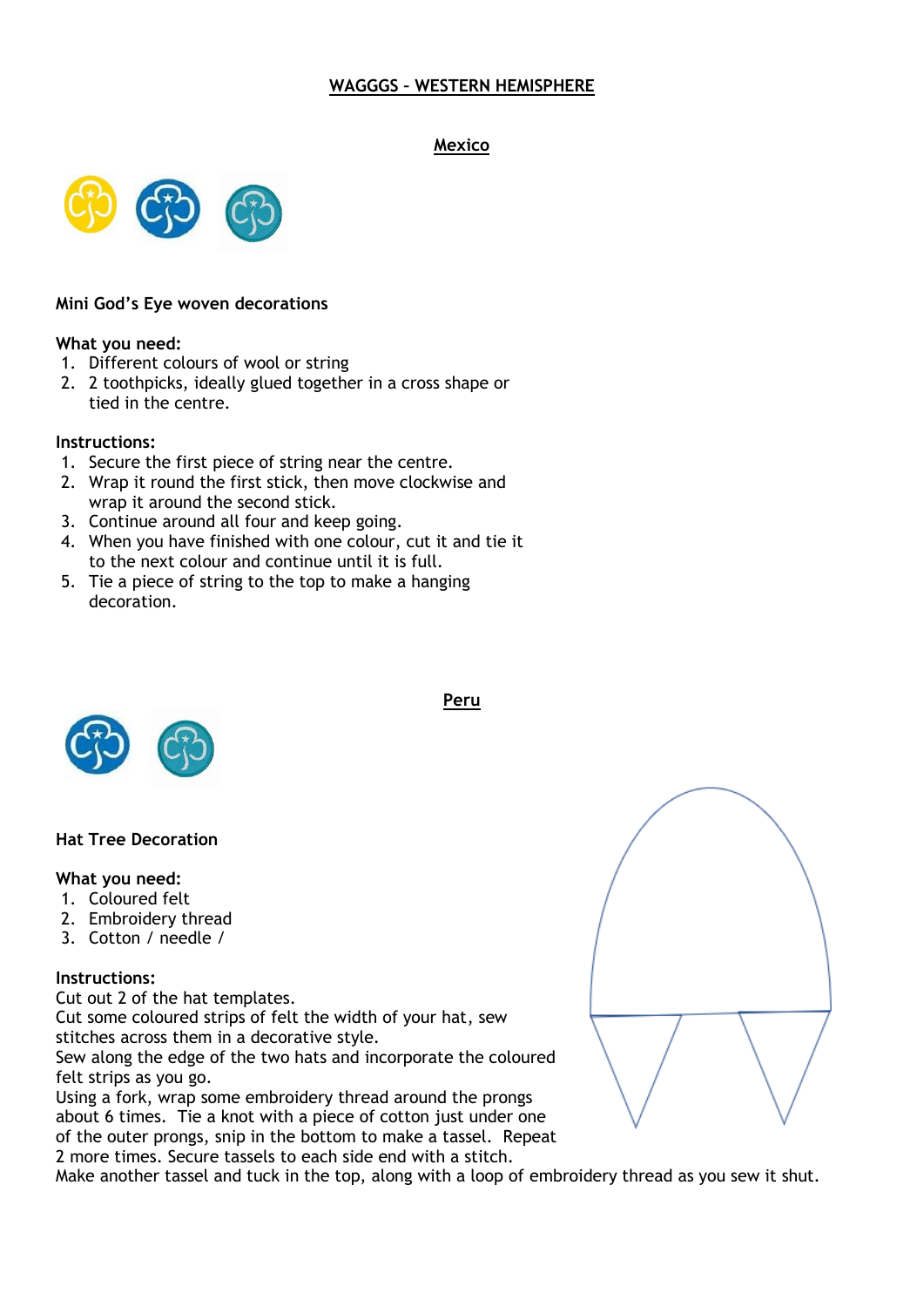**America**



## **Card Christmas Fairy lights**

Craft your own Christmas lights in bright colours. You can string them up around your room or on your tree / mantle.

## **What you need:**

Some coloured card A hole punch Some string

## **Instructions:**

- 1. Taking some coloured card, cut strips 2cm wide off the shorter side and fold the strips in half to make the bulb. Holding the top and bottom, squash it slightly to push the sides out to make more of a bulb shape.
- 2. Take a different colour (pink in this picture) for the tops and repeat the process but then cut the strips in thirds lengthways.
- 3. Fold the short (pink) strips in half and then half again making sharp creases. Unfold and just leave folded in half, tape the open sides to make a square shape.
- 4. Hole punch the folded (pink) card along the middle crease and the bottom of the bulbs.
- 5. Thread string through one of the pink holes, both the bulb ends and the other side of the pink card. Repeat process with different coloured card to make a string of fairy lights.



**Paper Christmas Trees**

Follow the link to find the instructions for this activity. [krokotak | DIY Paper Christmas Trees](http://krokotak.com/2016/11/diy-paper-christmas-trees/)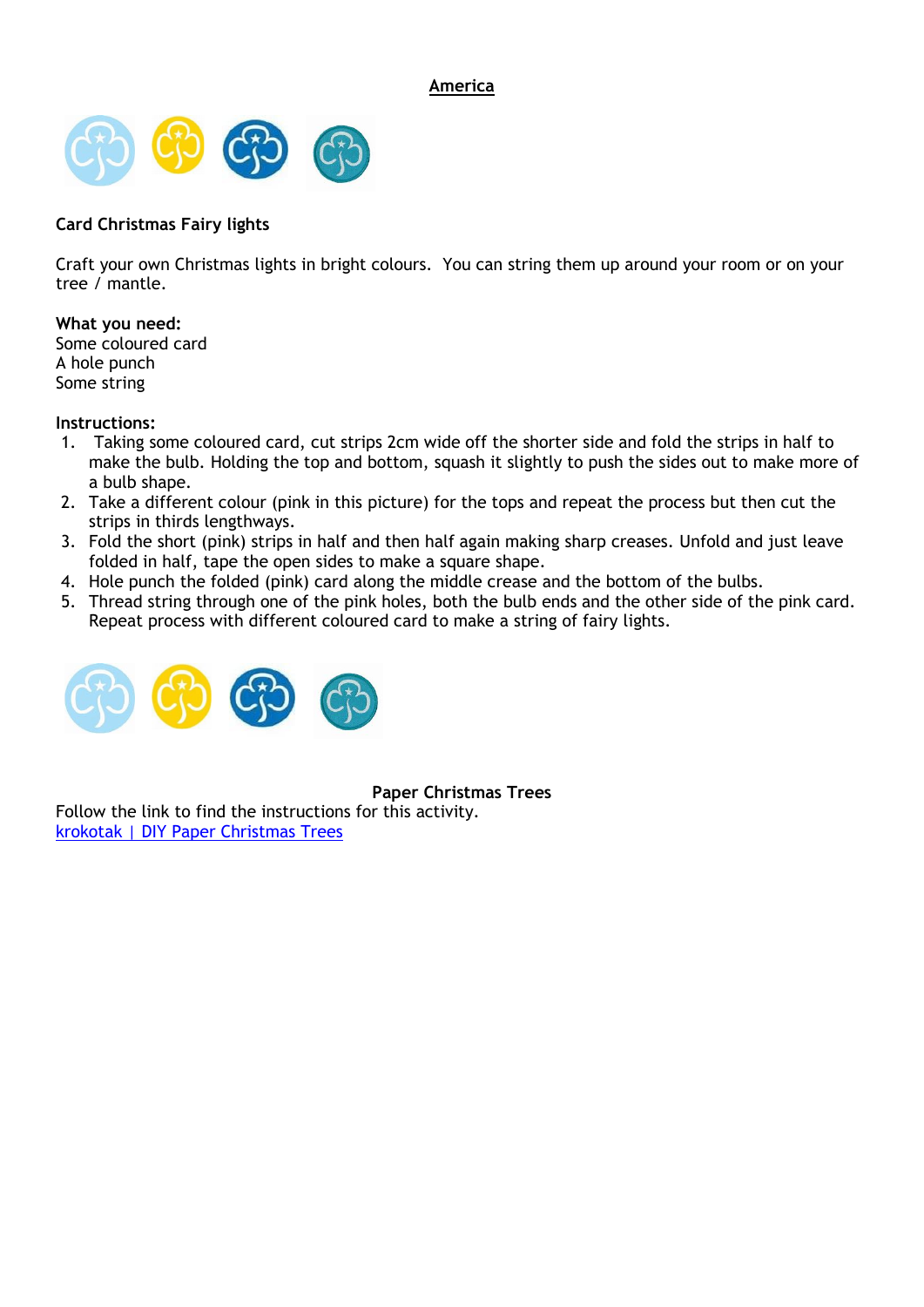

## **Learn to say Happy Christmas**

How many different ways can you learn to say Happy Christmas in different languages from around the world? Maybe you could find some different languages that are not listed below to learn.

| Arabic - عيد ميلاد مَجيد /Aiyeed milad sayeed!    | Hawaiian - Mele Kalikimaka!       |
|---------------------------------------------------|-----------------------------------|
| Czech - Veselé Vánoce!                            | Irish - Nollaig Shona Duit!       |
| Danish - Glædelig Jul!                            | Italian - Buon Natale!            |
| Dutch - Vrolijk Kerstfeest!                       | Klingon - Qismas Botivjaj!        |
| Finnish - Hyvää Joulua!                           | Norwegian - God Jul!              |
| French - Joyeux Noël!                             | Portuguese - Feliz Natal!         |
| German - Fröhliche Weihnachten!                   | Spanish - ¡Feliz Navidad!         |
| Greek - Καλά Χριστούγεννα / Kala<br>Christougena! | Swiss German - Schöni Wiehnachte! |



## **Snowflakes**

Can you create your own snowflakes out of paper - what different patterns can you make? You can decorate them and hang them in your window.

Snowflake fact – every snowflake is different, like your fingerprint each has a unique pattern.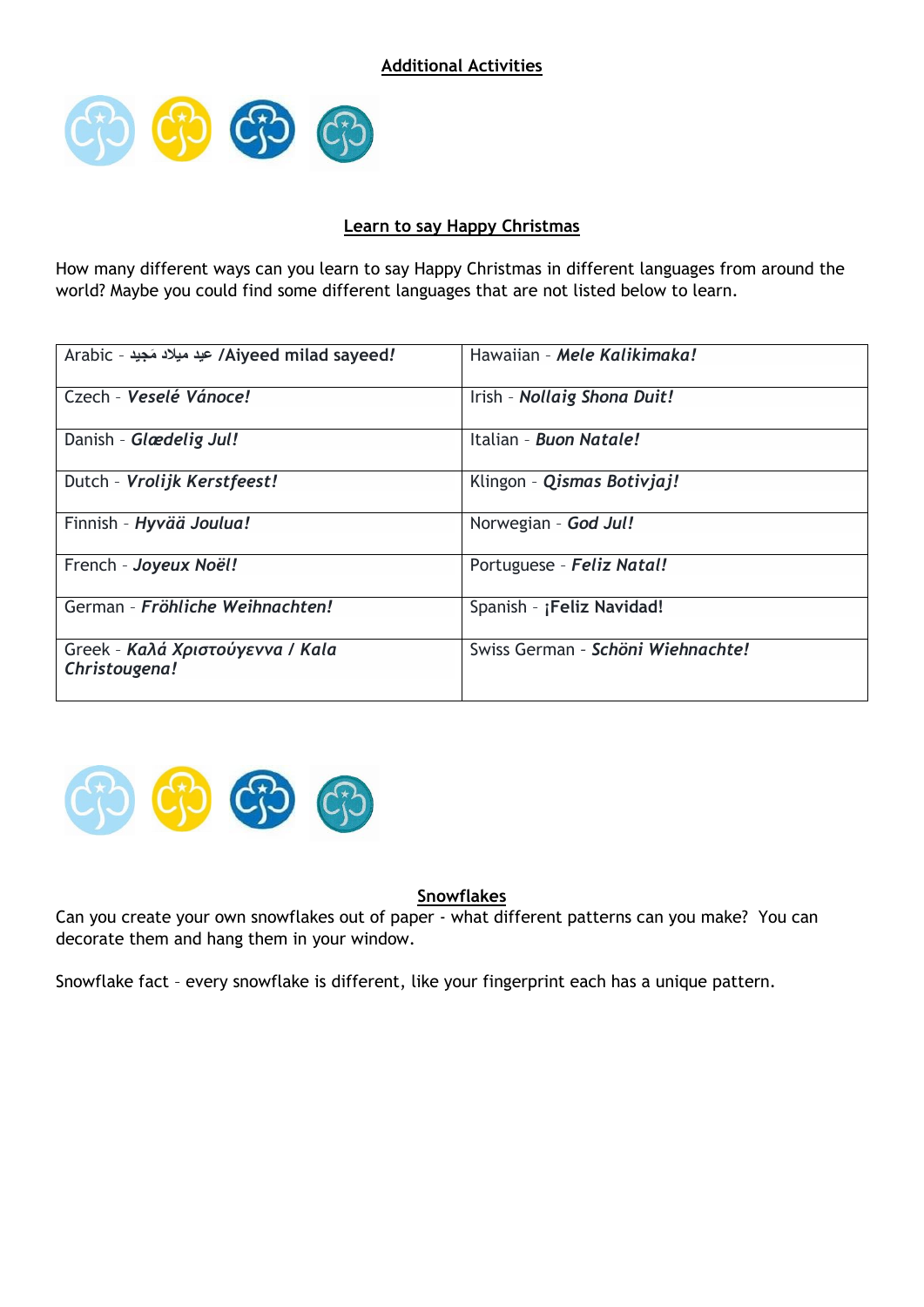

## **Winter Scene for a Window**

Nativity scenes are traditional in Gibraltar, and you can buy the figures in the markets. These photos show an example of the nativity scene.









Photos courtesy of Veronica Clancy-Grubb, Wiltshire North International Advisor.

Can you create a window display for Christmas? Here are a few ideas.

- Use chalk pens and draw a Christmas picture on a window
- Using paper make a collage of a Christmas scene and display in your window.
- Make your own nativity display clay models, cardboard cut outs
- Come up with your own ideas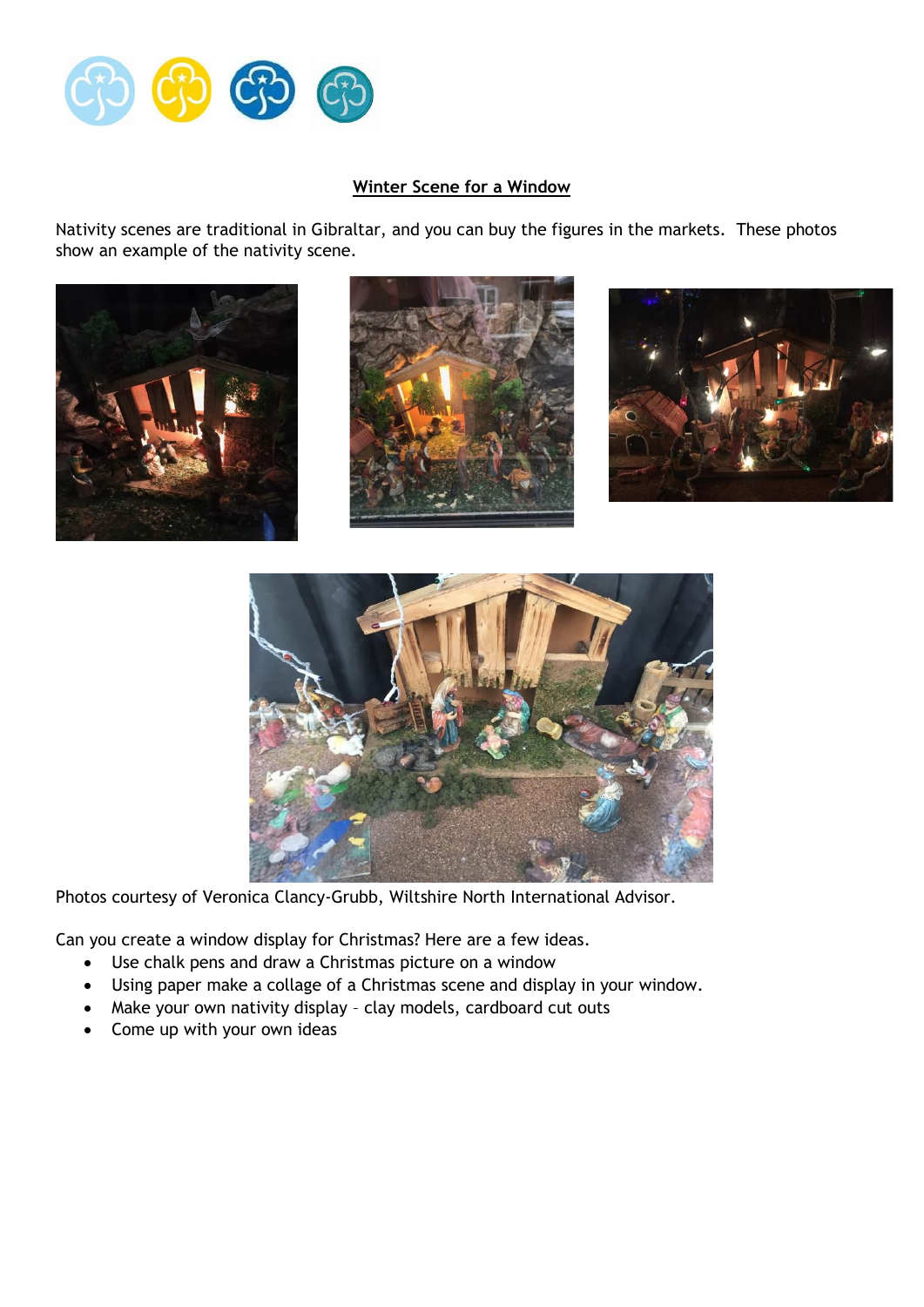

#### **Hanukkah**

A winter festival Jewish people celebrate is called Hanukkah, it is celebrated for eight days during November or December. Special candles are lit, in a candle holder called a menorah. This is done to remember an ancient miracle, where one day's worth of oil burned for eight days long in a temple. Hanukkah is celebrated by eating potato pancakes latkes, singing songs, and spinning a top called a dreidel to win prizes like chocolate coins, nuts or raisins.

• Find out how to play dreidel and play it



## **Make a Christmas Cracker**

## **You will need:**

Glue 1 toilet paper/kitchen roll tube **Scissors** Ribbon/string Treats to put inside A cardboard tube

#### **How to make it:**

- 1. Take the cardboard tube and cover it with glue.
- 2. Wrap the tissue paper around the toilet roll with 1 inch of excess on each side.
- 3. Tie the string or ribbon around the edge of one side of the toilet tube
- 4. Add the treats through the open side
- 5. Tie up the open side like the other side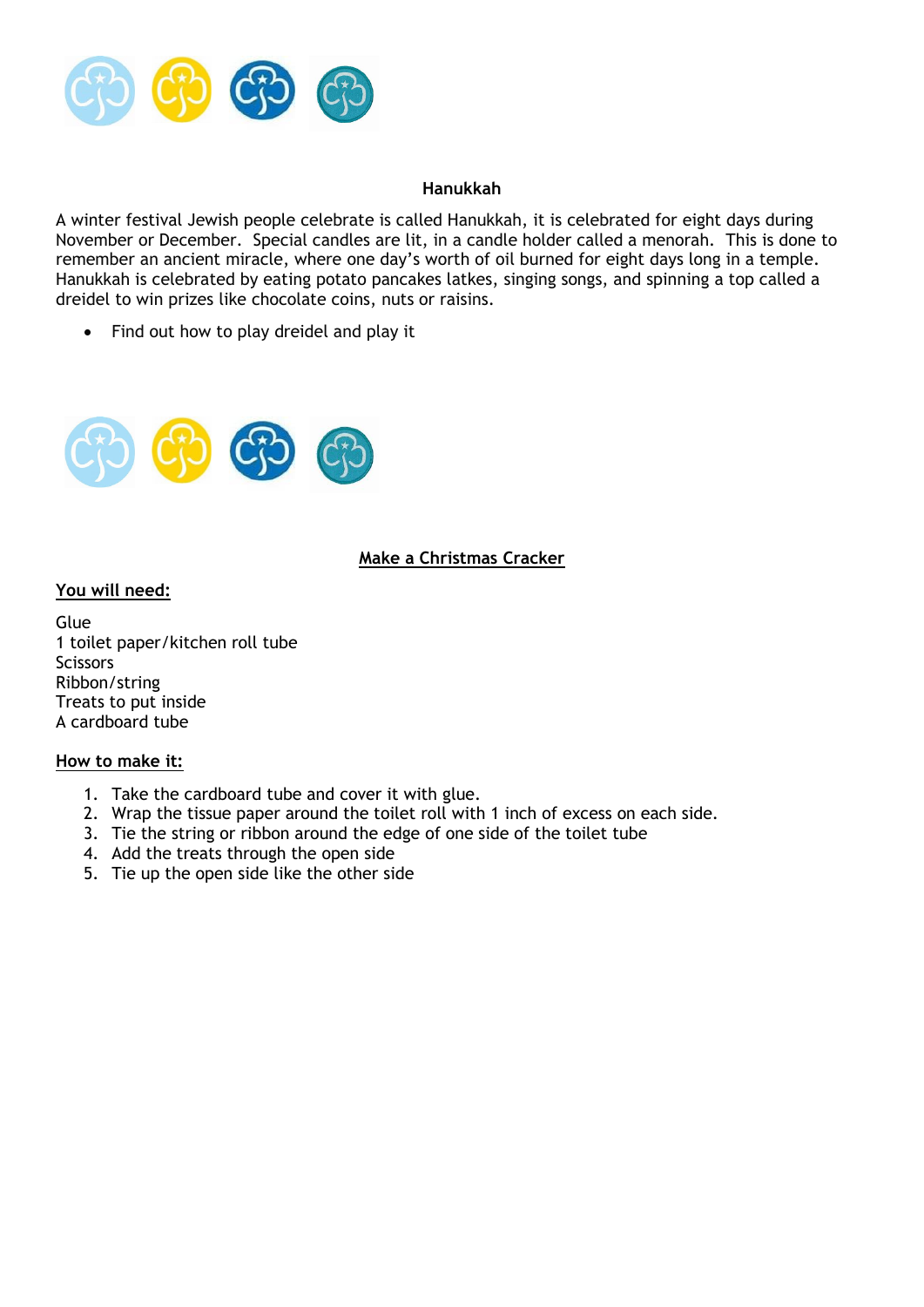

#### **Snowmen**

## **Ingredients (8 snowmen):**

- 3 white marshmallows
- Mini smarties or any small chocolate beans with coloured shells
- 8 Rolos (one packet should be enough).
- 8 wooden skewers
- Optional: strawberry laces to make scarves for the snowmen
- Optional: black edible pen

## **Instructions:**

- 1. Push 3 white marshmallows onto a skewer so they line up more or less straight. Push the skewer through the top of the last marshmallow so there's enough to stick into the Rolo/chocolate hat (about 5mm should be enough)
- 2. Optional: next, draw on the eyes, mouth and arms using the edible pen
- 3. Now stick on the mini-Smarties nose and buttons. You can do this with water or icing
- 4. The snowmen can be persuaded to stand up if you stick the end of the skewer into another marshmallow.

## **International Opportunities**



International opportunities are open to everyone! Using a map and some small 'dot' stickers, see where everyone in your unit has been before. You could give each six or patrol a different coloured sticker and see which the most travelled group is. Rainbows and Brownies could just use a map of Europe or even the UK.



Older Guides and Rangers could find out about international opportunities in your local area. County websites are often a good place to start! While researching find out when your county/island and region INTOPS weekend is and how to apply.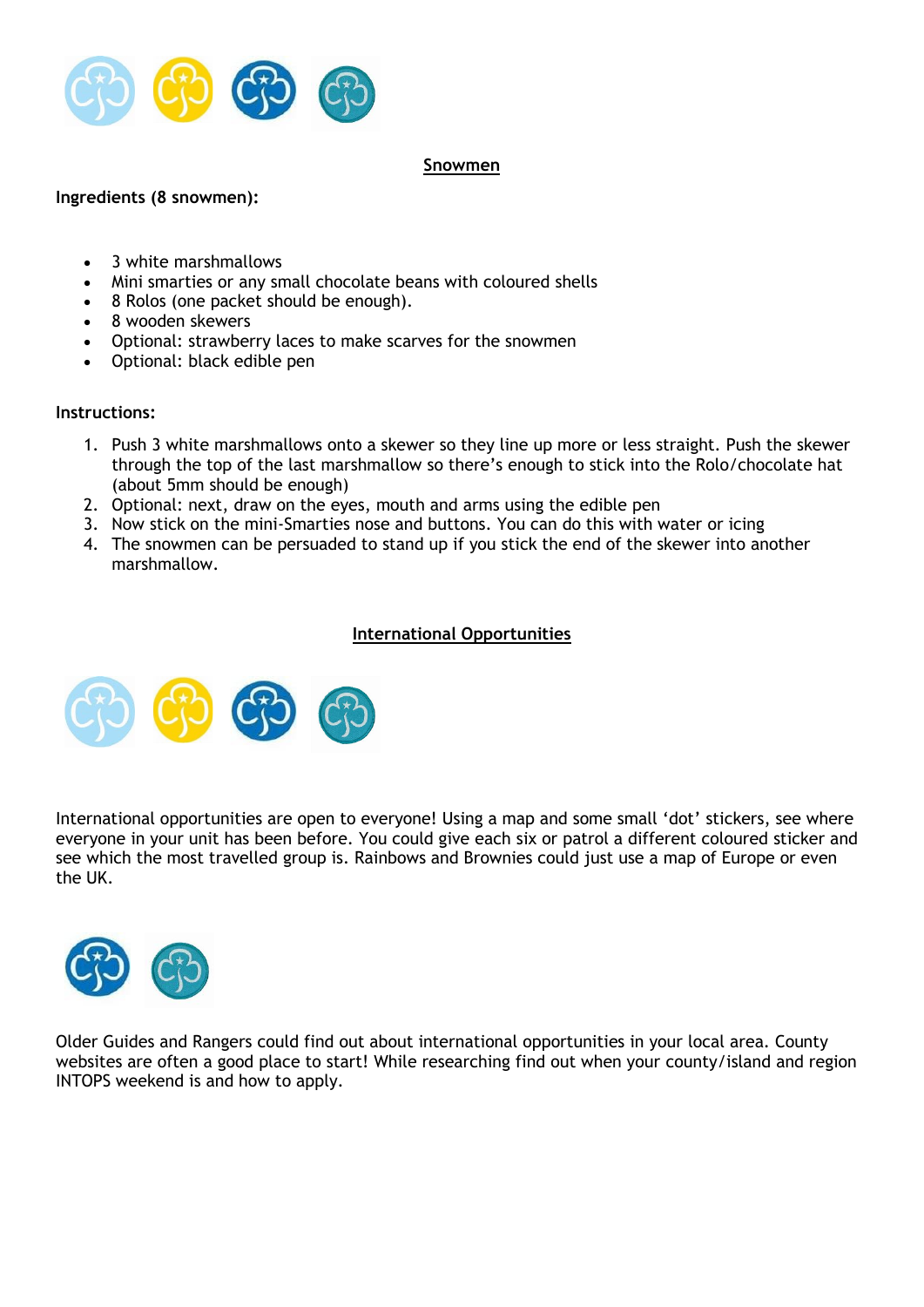

## **What is GOLD?**

GOLD, Guiding Overseas Linked with Development, is an initiative led by Girlguiding WAGGGS and other member organisations. GOLD has been working in partnership with other guiding associations around the world for almost 25 years. Teams of six guiding volunteers aged 18-30 travel to countries around the world to run sustainable guiding development projects.



#### **New culture**

Part of the GOLD experience is learning to work as a team to adapt and survive in a new culture. In some countries partnered with GOLD, people buy their food from local markets rather than big supermarkets.

Set up some market stalls with food and cooking essentials. Give each group some pretend money (monopoly money works well) and allow teams to barter for items to make a Christmas feast of their choice.

Young leaders might like to be in charge of the market stalls. If there is no access to cooking on a fire outside, maybe you could try cooking in your unit's kitchen? Younger girls could have pre-cooked food or things that don't need cooking.



#### **Make Golden Mocktails**

Use the ideas below or make your own up. Add edible glitter for an extra golden sparkle.

> Golden Sunrise - ⅓ orange Juice, fill with lemonade then add 3 tbsp of grenadine, orange slices to decorate the glass

> Golden Margarita - pour 3 tbsp lime juice and 3 tbsp of orange juice over ice, add lemonade. You could sugar the rim of the glass - dip in lemon or lime juice and then in sugar.

> Golden Pineapple Mojito - crush tinned pineapple in its fruit juice, add mint leaves and a squeeze of lime juice. Pour over ice and top with lemonade. Decorate with lime slices.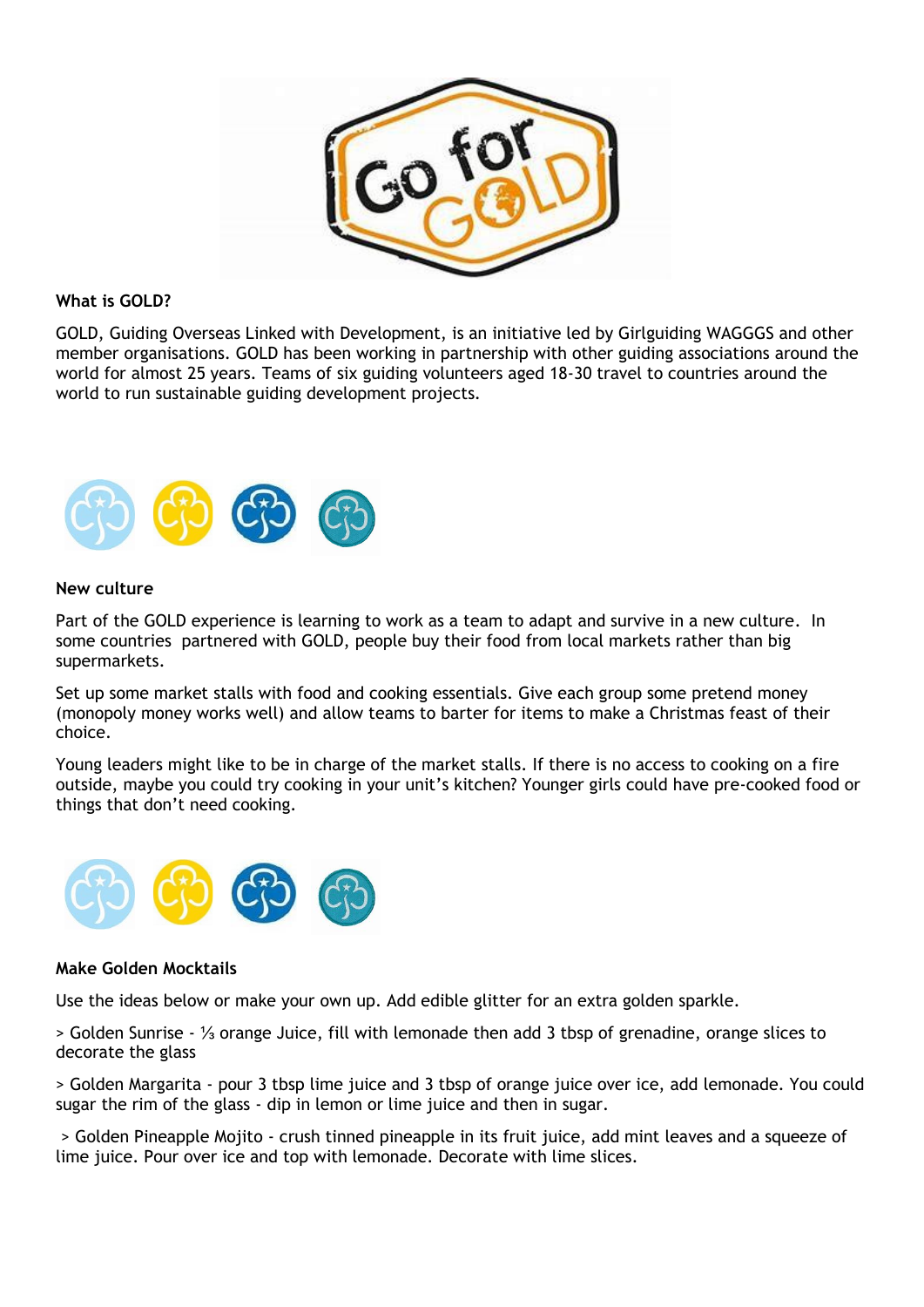

## **Make golden nugget cakes!**

Try edible gold glitter, decorations, or food spray. Makes 10 Golden Nugget Cakes

- Ingredients 200g self-raising flour
- 75g butter/Margarine
- 75g sugar
- 1 egg, beaten
- Milk to bring together
- 50g of white chocolate chips or fudge pieces
- Gold decorations

## Method

- Preheat the oven to 200˚C
- Rub the flour and butter together into fine breadcrumbs
- Stir in the sugar
- Add the beaten and mix to form a dough, add milk if required
- Add the gold nuggets
- Shape into rocks
- Bake for 15 minutes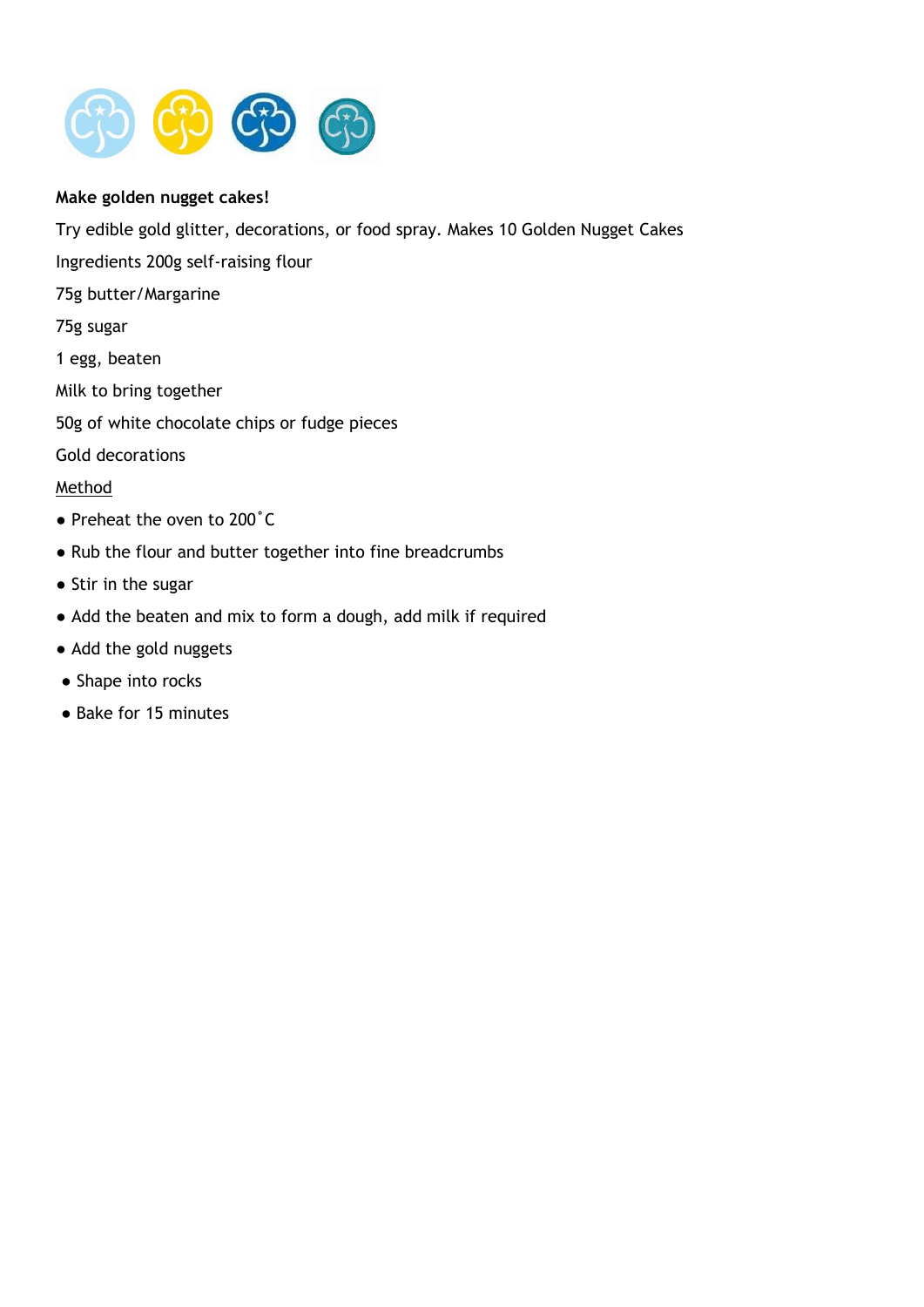| <b>Africa Region</b>           | <b>Arab Region</b>                 |
|--------------------------------|------------------------------------|
|                                |                                    |
| <b>World Centre: Kusafira:</b> |                                    |
|                                | <b>No World Centre</b>             |
| <b>Asia Pacific Region</b>     | <b>Europe Region</b>               |
|                                |                                    |
|                                |                                    |
|                                | <b>World Centre: Pax Lodge:</b>    |
| <b>World Centre: Sangam:</b>   |                                    |
|                                | <b>World Centre: Our Chalet:</b>   |
|                                |                                    |
| <b>Western Hemisphere</b>      | <b>International Opportunities</b> |
|                                |                                    |
|                                |                                    |
| World Centre: Our Cabana:      |                                    |
|                                |                                    |

Find out where each world centre is and write down the answer next to the world centre.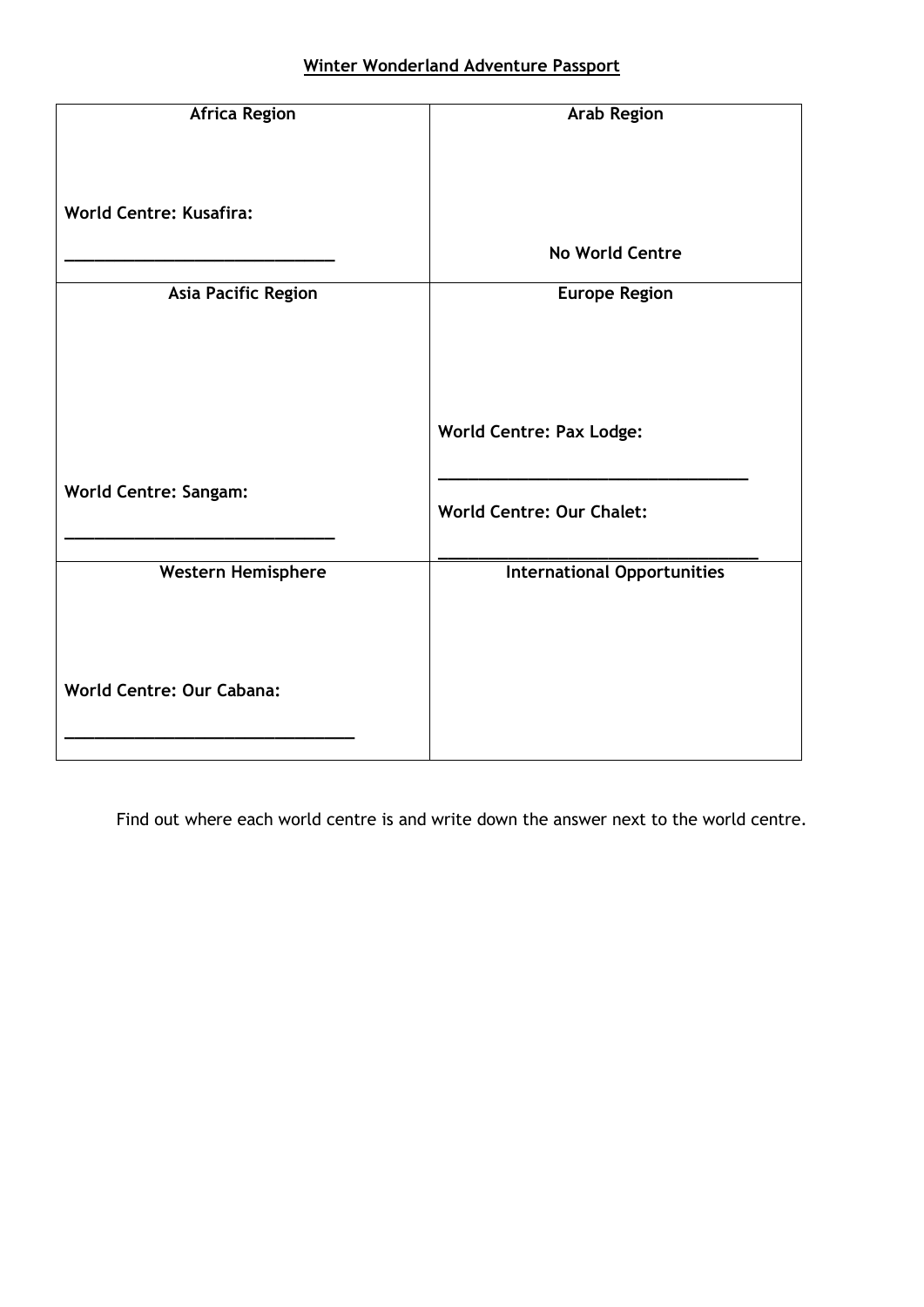## **Winter Wonderland Adventure**

To buy the badges and to get permission to join the Winter Wonderland Adventure private Facebook group please complete and return this badge order form.

UNIT: COUNTY: \_\_\_\_\_\_\_\_\_\_\_\_\_\_\_\_\_\_\_\_\_\_\_\_\_\_\_\_\_\_\_\_\_\_\_\_\_\_\_\_\_\_\_\_\_\_\_\_\_\_\_\_\_\_\_\_\_\_\_\_\_\_\_\_\_\_ LEADER'S NAME: \_\_\_\_\_\_\_\_\_\_\_\_\_\_\_\_\_\_\_\_\_\_\_\_\_\_\_\_\_\_\_\_\_\_\_\_\_\_\_\_\_\_\_\_\_\_\_\_\_\_\_\_\_\_\_\_\_\_\_\_\_\_\_\_\_\_ ADDRESS TO WHERE BADGES SHOULD BE POSTED: \_\_\_\_\_\_\_\_\_\_\_\_\_\_\_\_\_\_\_\_\_\_\_\_\_\_\_\_\_\_\_\_\_\_\_\_\_\_\_\_\_\_\_\_\_\_\_\_\_\_\_\_\_\_\_\_\_\_\_\_\_\_\_\_\_\_ \_\_\_\_\_\_\_\_\_\_\_\_\_\_\_\_\_\_\_\_\_\_\_\_\_\_\_\_\_\_\_\_\_\_\_\_\_\_\_\_\_\_\_\_\_\_\_\_\_\_\_\_\_\_\_\_\_\_\_\_\_\_\_\_\_\_ POSTCODE: \_\_\_\_\_\_\_\_\_\_\_\_\_\_\_ PHONE or EMAIL (in case of queries): \_\_\_\_\_\_\_\_\_\_\_\_\_\_\_\_\_\_\_\_\_\_\_\_\_\_\_\_\_ TOTAL NUMBER OF BADGES @ £2.00 EACH: \_\_\_\_\_\_\_\_\_\_\_\_\_\_\_\_\_ Please add the following amount of postage depending on how many badges you order:

| 1-20 badges   | £1.50 |  |
|---------------|-------|--|
| 21-50 badges  | £2.50 |  |
| 51-100 badges | £3.50 |  |
| $100+$        | £4.50 |  |

\_\_\_\_\_\_\_\_\_\_\_\_\_\_\_\_\_\_\_\_\_\_\_\_\_\_\_\_\_\_\_\_\_\_\_\_\_\_\_\_\_\_\_\_\_\_\_\_\_\_

Do you want to join the closed Facebook page? YES/NO What email address do you want to join with?

TOTAL AMOUNT ENCLOSED: \_\_\_\_\_\_\_\_\_\_\_\_\_\_\_\_\_\_\_\_\_\_\_ Please make cheques payable to 'Wiltshire North Guide Association' and post along with this form to:

Miss Kathryn Blanford, 12 Oak Drive, Highworth, Swindon, Wilts, SN6 7BP Or contact [international@wncounty.org.uk](mailto:international@wncounty.org.uk) for BACS information. We will advise you by email if there is likely to be a delay for any reason – e.g. badge ordering or holidays